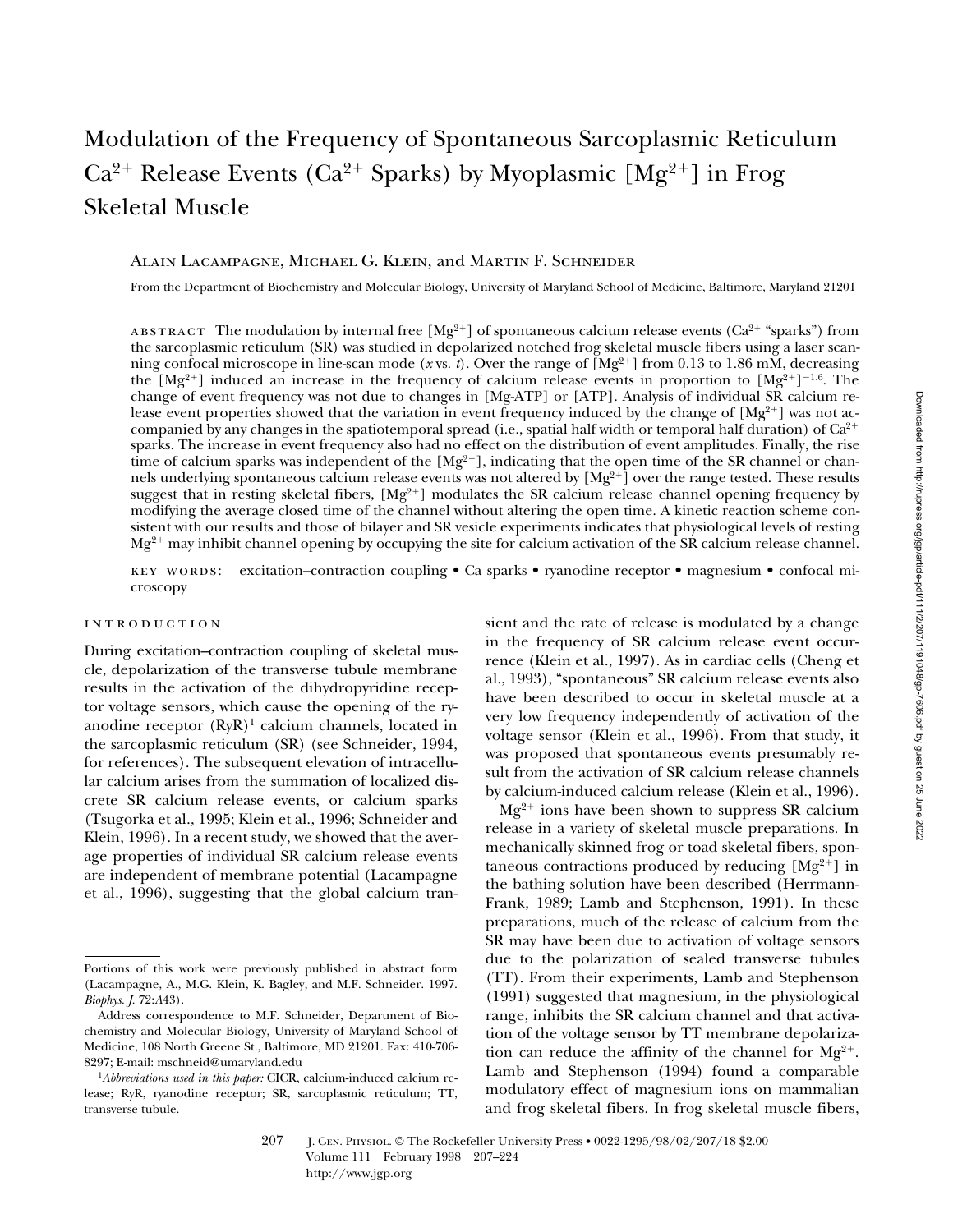Jacquemond and Schneider (1992*b*) showed that lowering the concentration of internal  $Mg^{2+}$  potentiated calcium release from the SR during depolarization of voltage-clamped frog fibers. Contraction of the fiber was also observed just after reducing the  $[Mg^{2+}]$  in the end pool solution (Jacquemond and Schneider 1992*a*), reflecting a spontaneous release of calcium.

Single channel studies of the cardiac or skeletal SR calcium channels incorporated in bilayers have clearly demonstrated modulation of channel activity by magnesium ions (Meissner, 1986; Smith et al., 1986; Rousseau et al., 1992; Xu et al., 1996; Herrmann-Frank et al., 1996; Laver et al., 1997). From these studies, it has been proposed that  $Mg^{2+}$  can inhibit SR calcium release channels by at least three different mechanisms: (*a*) inhibition of calcium-induced calcium release by competition with  $Ca^{2+}$  for the calcium activation site, (*b*) binding to a low affinity inhibitory site responsible for inactivation of the channel, and (*c*) direct blockade of channel conduction (see Meissner, 1994, for review). Laver and Curtis (1996) found that magnesium changed the open probability of SR calcium channels in bilayers rather than the number of available channels or their conductance. More recently, Laver et al. (1997) found that  $Mg^{2+}$  inhibits SR calcium channels incorporated in bilayers by two different and independent mechanisms, either by binding to a higher affinity site (type I), at which  $Ca^{2+}$  binding activates the channel and  $Mg^{2+}$  binding prevents such  $Ca^{2+}$  binding and channel activation, and a lower affinity site (type II), which can bind  $Mg^{2+}$  or Ca<sup>2+</sup> with equal affinity and at which either ion inactivates the channels.

In the present study, we have investigated the effect of changes in the concentration of intracellular free  $[Mg^{2+}]$  on spontaneous SR calcium release events in depolarized, notched frog skeletal muscle fibers using laser scanning confocal microscopy. We found that a decrease in  $[Mg^{2+}]$  results in an increase in the frequency of spontaneous SR calcium release events, without effect on the individual event properties, suggesting that magnesium ions affect the SR calcium channel by modulating the closed time of the channel.

#### methods

#### *Preparation of Skeletal Muscle Fibers*

Frogs (*Rana pipiens*) were killed by decapitation and spinal cord destruction. The ileofibularis muscle was removed and pinned in a dissecting chamber containing Ringer's solution. The Ringer's solution was changed to a relaxing solution containing (mM): 120 K-glutamate, 2 MgCl<sub>2</sub>, 0.1 EGTA, 5 Na-tris-maleate, pH  $7.00$ , and single fibers were manually dissected. Small fiber segments (3–5 mm) were cut and transferred to an experimental chamber (see Fig. 1 *A*) designed for an inverted microscope and containing the same relaxing solution. The fibers were stretched (3.5  $\pm$  $0.\overline{1}$  µm per sarcomere) and pushed down against the coverslip floor of the chamber at both ends using two small metal clamps,

coated with a silicone sealant, as shown in Fig. 1, *A* and *C*. The relaxing solution in the chamber was then changed to an internal solution containing (mM): 80 Cs-glutamate, 20 creatine phosphate, 4.5 Na-tris-maleate, 13.2 Cs-tris-maleate, 5 glucose, 0.1 EGTA, 1 DTT, 0.05 fluo-3 (pentapotassium salt), and various amounts of Na<sub>2</sub>-ATP and MgCl<sub>2</sub>, pH 7.00. The concentrations of  $MgCl<sub>2</sub>$  and Na<sub>2</sub>-ATP are given in Table I. ATP and  $Mg<sup>2+</sup>$  were added to the solution last, and then the pH was adjusted to 7.00. The concentrations of free  $Mg^{2+}$  and ATP in each solution were calculated (see Table I) assuming that ATP and phosphocreatine were the major buffers of  $Mg^{2+}$  in our solutions, with  $K_d$ s of 0.1 and 25 mM, respectively (O'Sullivan and Perrin, 1964). The calculated solution  $[Mg^{2+}]$  was confirmed in vitro with a spectrofluorometer (Aminco-Bowman, Rochester, NY) using 5  $\mu$ M magfura-2 (Molecular Probes, Inc., Eugene, OR) as indicator and the ratio of fluorescence emission (at 500 nm) for excitation at 380 ( $[Mg^{2+}]$ -sensitive wavelength) and 350 ( $[Mg^{2+}]$ -insensitive wavelength) nm. The affinity of  $Mg^{2+}$  for mag-fura-2 was first calibrated in an ATP and phosphocreatine-free solution, giving a  $K_d$ of 4.1 mM. For each experimental solution (Table I), the measured  $[Mg^{2+}]$  was similar to the value determined from a calibration curve. Also, the three solutions containing various total [ATP] exhibited virtually identical free  $[Mg^{2+}]$  (0.25 mM), as expected from the calculation (see Table I).

The fibers were notched (see Fig. 1, *B* and *D*) with a hypodermic needle (30G1/2; Becton Dickinson & Co., Mountain View, CA) to allow entry of solution into the fiber by diffusion. Fig. 1 *D* shows that damage to the fiber membrane caused by the notch was quite localized. Line-scan recordings were made from regions of the fiber adjacent to a notch where the fiber structure appeared to be regular. The distance between the clamps was  $\sim$  5 mm, and the fibers were usually notched at three different points, giving a distance between two notches of  $\sim$ 1–1.5 mm. Experiments were performed at room temperature  $(\sim 23^{\circ}C)$  and were started  $\sim$ 30 min after notching the fiber and exposure to dye-containing solution to allow equilibration of the fiber with the bathing solution. The total volume of solution in the chamber was  $\sim$ 125 µl. All chemicals were from Sigma Chemical Co. (St. Louis, MO) except for glutamic acid (Aldrich Chemical Co., Milwaukee, WI) and fluo-3 (Molecular Probes, Inc.).

#### *Fluorescence Measurements*

Fiber fluorescence was measured by a laser scanning confocal microscope (MRC 600; Bio-Rad Laboratories, Hercules, CA) set-up on an inverted microscope (IX-70, with a  $60\times$ , 1.4 NA oil immersion objective; Olympus Corp., Lake Success, NY). The confocal system was operated in line-scan mode (*x* vs. *t*), giving an image dimension of 138  $\mu$ m for *x* and 1 s for *t* (with a sampling rate of 2 ms per line). The confocal aperture was set to 25% of the maximal value; the resolution was estimated as  $0.4 \mu m$  in the *x* and *y* dimensions, and  $0.8 \mu m$  in the *z* dimension. To improve the resolution of the system, images were acquired very close to the bottom surface of the fiber. Each run corresponded to five images acquired at the same location (i.e., a total of 5 s of acquisition). To avoid photo-dynamic damage of the fiber, the laser intensity was always set at the minimal power giving a reasonable fluorescence intensity, and acquisition during successive runs was performed by moving the scanned line position by  $0.9 \mu m$  perpendicular to the fiber axis between runs. Occasionally, the microscope stage was moved parallel to the fiber axis to record from a region of the fiber adjacent to a different notch. Finally, to decrease the exposure of the fiber to the laser light, in all the experiments except Fig. 2, the fiber was incubated without recording for 10 min after each solution change before the start of the acquisition of images.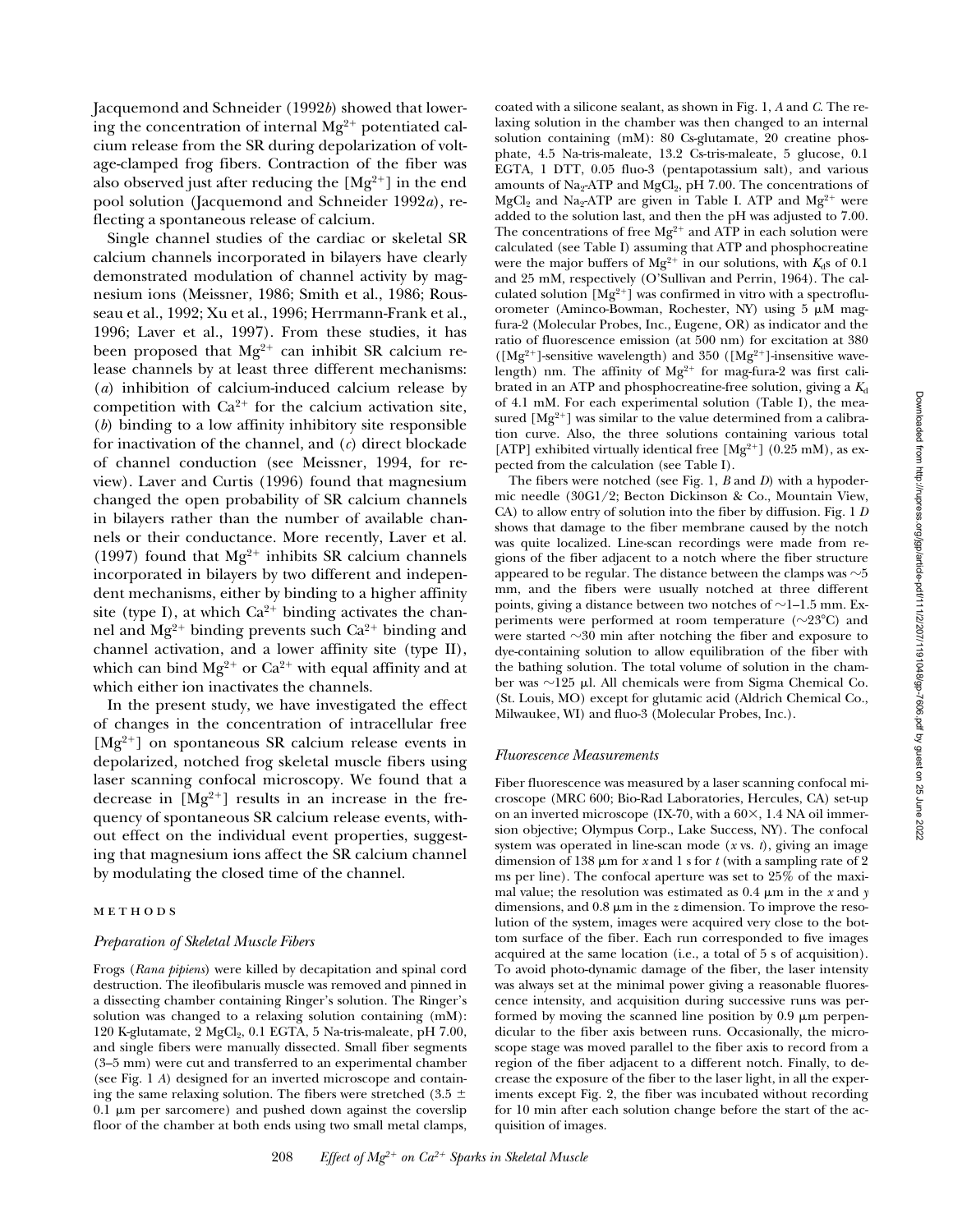

Figure 1. (*A*) Schematic diagram of the experimental chamber. A plexiglas plate was drilled to support a plastic Petri dish. A coverslip was glued across the bottom of the drilled Petri dish. A segment of skeletal muscle fiber was pressed against this coverslip at both ends by clamps present in the chamber. (*B*) Expanded schematic diagram of the fiber stretched and clamped to the coverslip. To allow diffusion of the solution from the external medium to the fiber interior, the membrane was notched at several locations with a needle. The distance between two notches was  $\sim$ 1–1.5 mm and the fluorescence line-scan measurement was performed between notches as indicated by the straight line on the fiber. (*C*) Bright-field image, at low magnification, of the fiber in the chamber. The two metal clamps used to press the fiber against the coverslip are coated with a silicone sealant. (*D*) The fiber image at higher magnification showing the notch in the membrane allowing the diffusion of solution into the fiber and the maintained structure of the fiber region adjacent to the notch from which measurements were made.

#### *Analysis of Line-scan Images*

Fluorescence line-scan images were converted to  $\Delta F$  by subtraction of the resting fluorescence pattern along the fiber, averaged in time over the entire duration of the five images recorded at a particular location.  $\Delta F$  images were then divided pixel by pixel by this averaged line to give the  $\Delta F/F$  images. The averaged line fluorescence was also averaged in *x* (dimension of the line scanned along the fiber) to estimate the total average fluorescence of the fiber, corresponding to the overall (event and nonevent) fluorescence.

The procedure for selection of events was as described previously (Lacampagne et al., 1996; Klein et al., 1997). In brief, a rectangle (3.3  $\mu$ m  $\times$  20 ms) was superimposed on  $\Delta F/F$  pseudocolored video-displayed images at locations where calcium release events were visually identified. The time course and spatial width of the fluorescence within the rectangle were simultaneously displayed graphically on the video monitor. For each selected event, the amplitude, the temporal half-duration, and spatial half-width were measured. Selected events were accepted or rejected according to the following criteria: a change of  $\Delta F/F \ge$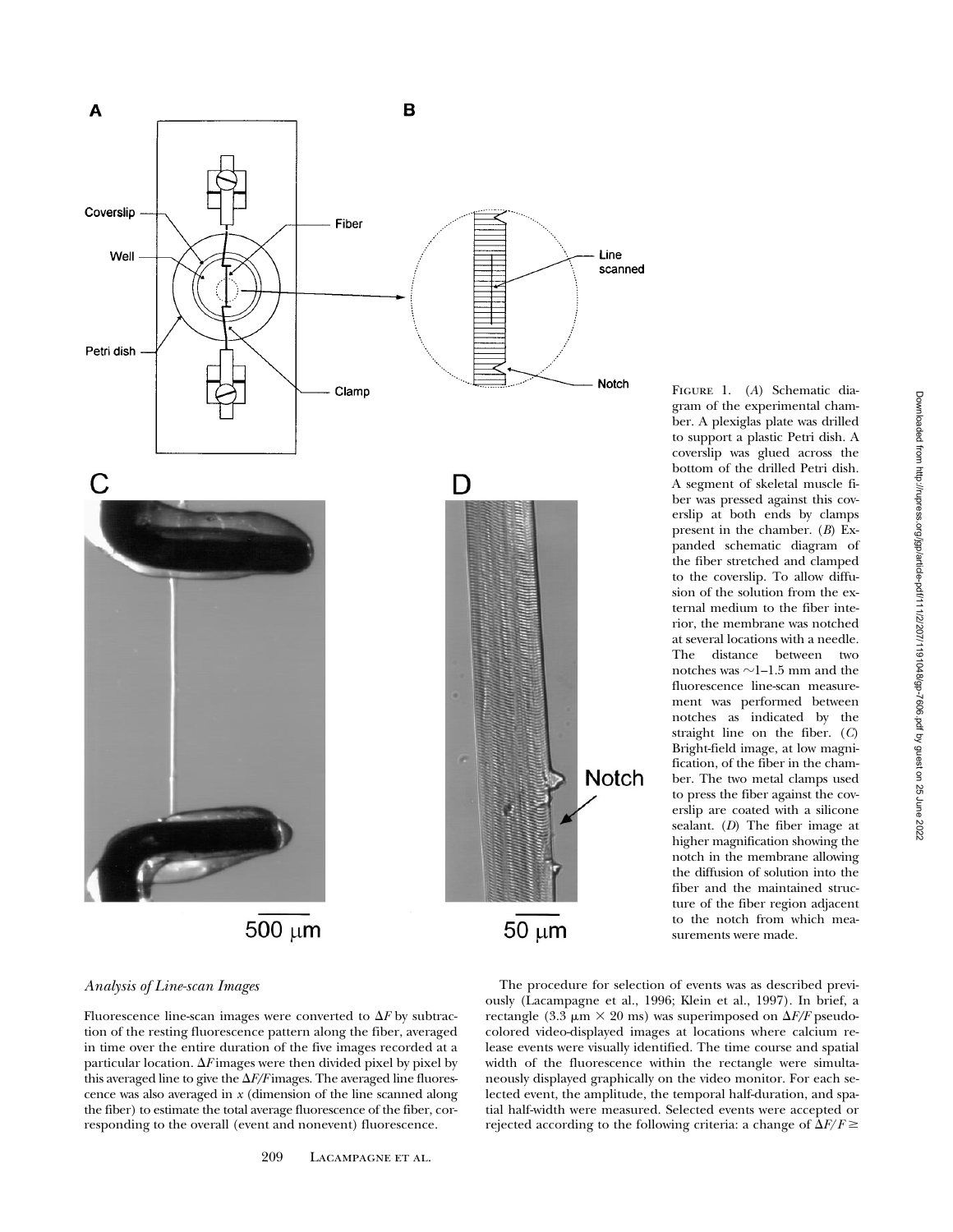

0.4, half-duration  $\geq 6$  ms, and half-width  $\geq 1$  µm. The rise time of each event was taken as the time from 10 to 90% of the maximal amplitude. The mean frequency of events per sarcomere was calculated from the number of sparks per image by dividing by the number of sarcomeres along the line and by the image duration (1 s).

Values of parameters (e.g., half width, half duration, amplitude, rise time) of individual events in each fiber were averaged for each experimental condition and the values obtained for different fibers were then averaged. Results are expressed as the mean  $\pm$  SEM.

#### **RESULTS**

# *Time Course of the Effect of Changing [Mg<sup>2+</sup>] on the Event Frequency*

To investigate the effect of cytosolic free  $[Mg^{2+}]$ , the fibers were incubated in solutions containing various concentrations of  $Mg^{2+}$ . Several successive runs of images were recorded at each  $[Mg^{2+}]$ . Since magnesium is not membrane permeable, the change of  $[Mg^{2+}]$  in

the cytoplasm occurred only by diffusion through the notches (see Fig. 1).

Fig. 2 presents data from an experiment in which free  $[Mg^{2+}]$  was changed from 0.65 to 0.42 mM. Fig. 2 *A* shows representative  $\Delta F/F$  images and time courses of  $\Delta F/F$  at the individual triads (marked by arrowheads at the right of the images), obtained in the control condition (*a*) (i.e.,  $[Mg^{2+}] = 0.65$  mM), after changing the  $[Mg^{2+}]$  to 0.42 mM (*b* and *c*) and after returning to the control solution (*d*). Because the line scan images in 0.65 mM  $[Mg^{2+}]$  (Fig. 2 *A*, *a* and *d*) exhibited only a single event, strips of two other images in the same runs showing individual events are included for *a* and *d*. Each image was obtained at a slightly different lateral position (see METHODS). Fig. 2 *A*,  $a-b$  and  $c-d$  were obtained at different locations along the fiber. The time during the experiment at which each image was recorded was 1 (*a*), 12 (*b*), 19 (*c*), and 42 (*d*) min, as indicated in Fig. 2 *B*. Each image exhibits a few brief and lo-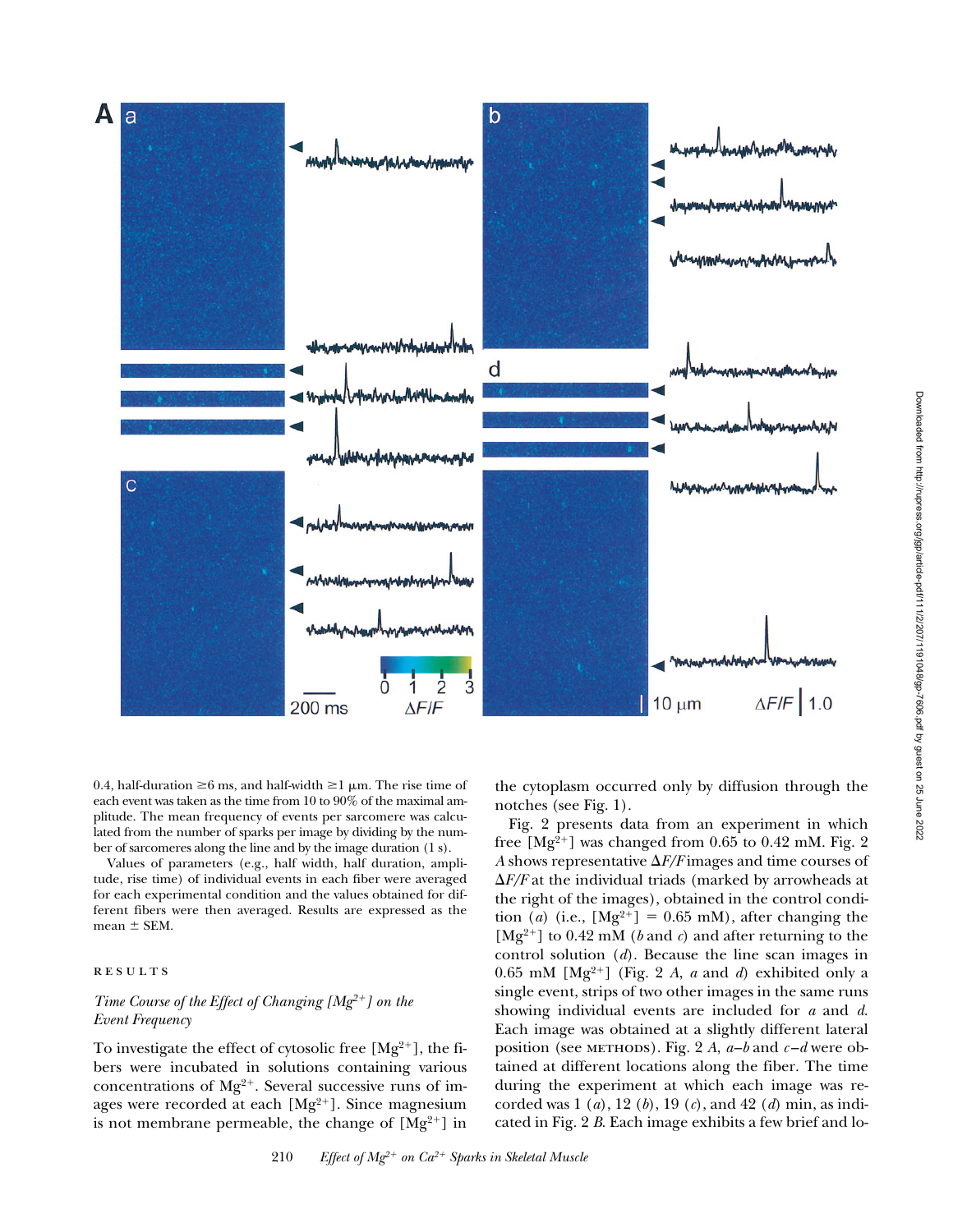

FIGURE 2. Time course of the effect of a change in  $[Mg^{2+}]$  on event frequency. (*A*, previous page) Fluorescence line-scan images (*left*) and time courses of  $\Delta F/F$ at the indicated individual triads in a fiber at two different  $[Mg^{2+}]$ , 0.65 (*a* and *d*) and 0.42 mM (*b* and *c*) at different times and two different locations along the fiber. The individual triad  $\Delta F/F$  time courses correspond to the average of seven pixels in *x* at the location (*arrowheads*) of identified triads. For *a* and *d*, the frequency of events at  $[Mg^{2+}] = 0.65$  mM is low so that three other events from different images of the series are shown as 50-pixel (or  $9-\mu m$ ) image strips and single triad time courses. (*B*) Time course of the number of SR calcium release events as a function of time during the experiment. The acquisition was started during exposure of the

fiber to a solution containing a  $[Mg^{2+}]$  of 0.65 mM, which was then reduced to 0.42 mM. Each circle represents the number of events counted in five successive images of the run (i.e., during 5 s of acquisition). The changes of magnesium concentration are indicated by the horizontal bars (*top*). In the control condition ( $[Mg^{2+}] = 0.65$  mM), the mean number of  $Ca^{2+}$  release events was 7.0. After changing the solution to 0.42 mM [Mg<sup>2+</sup>], the number of calcium release events increased progressively to a steady value of 16.5 after  $\sim$ 5 min. At 17.5 min after the start of the experiment, the fiber was moved and the acquisition was carried out at a new location along the fiber, as indicated by the change from  $\bullet$  to  $\circ$  (solid lines drawn by eye). The solution was then changed back to the control ([Mg<sup>2+</sup>] = 0.65 mM) and the number of events then decreased to the initial value (5.3 events) in  $\sim$ 10 min. Arrows and letters (*a–d*) indicate the time where images in Fig. 2 *A* were taken. (Fiber 041497b, sarcomere length =  $3.6 \mu m$ .)

calized increases in fluorescence, corresponding to a local elevation of  $[Ca^{2+}]$  resulting from discrete calcium release events from the sarcoplasmic reticulum (Cheng et al., 1993; Klein et al., 1996). The time course and amplitude of the individual events shown by the time courses of  $\Delta F/F$  at the indicated individual triads were similar at each  $[Mg^{2+}]$ .

Fig. 2 *B* illustrates the time course of the effect of changing  $[Mg^{2+}]$  on the event frequency in this experiment. The number of SR calcium release events counted during the five images of each run in the experiment is expressed as a function of time. Each data point represents the number of events observed during 5 s of acquisition (i.e., during the five 1-s images of each run). During the two periods of exposure of the fiber to 0.65 mM  $[Mg^{2+}]$ , the average number of events was approximately seven events per run, or approximately one event per image as shown in Fig 2 *A*, *a* and *d*. After the first series of runs in 0.65 mM  $[Mg^{2+}]$ , the  $[Mg^{2+}]$  was reduced to 0.42 mM. After a short latency, the number of calcium release events increased in  $\leq 5$ min to an average steady value of 16.5 events per run, or an average of approximately three events per image (Fig. 2 *A*, *b* and *c*).

Although most sarcomeres in which events occurred in an image exhibited only a single event or occasion-

ally two events (Fig. 2 *A*), in one run in 0.42 mM  $[Mg^{2+}]$  one sarcomere exhibited 6 events in one image and 10 in the following image, resulting in a total of 37 events at all triads in that run, giving the high point in 0.42 mM [Mg<sup>2+</sup>] in Fig. 2 *B* (at  $t = 11$  min). Omitting these two values, the number of events for this time point would be reduced to 21, which is close to the observed average during this part of the experiment. Although such repetitive events at the same sarcomere were rare, they were observed occasionally. If these repeated events at the same sarcomere represent repeated openings of the same channel or channels, they may indicate an alternative gating behavior of the SR channels.

The location along the fiber where images were recorded was changed after 17.5 min, as indicated by the change from filled to open symbols in Fig. 2 *B*. At this new location, the average number of events in five images ( $[Mg^{2+}] = 0.42$  mM) was slightly larger (18) events) than at the original location (16.5 events). The  $[Mg^{2+}]$  was then returned to the initial value (0.65) mM) and after  $\sim$ 10 min of incubation, the average number of SR calcium release events decreased to 5.3 events per run. The time course in Fig. 2 *B* shows that decreasing free  $[Mg^{2+}]$  increased the frequency of SR calcium release events in a reversible manner. It also shows that from line to line or from one location along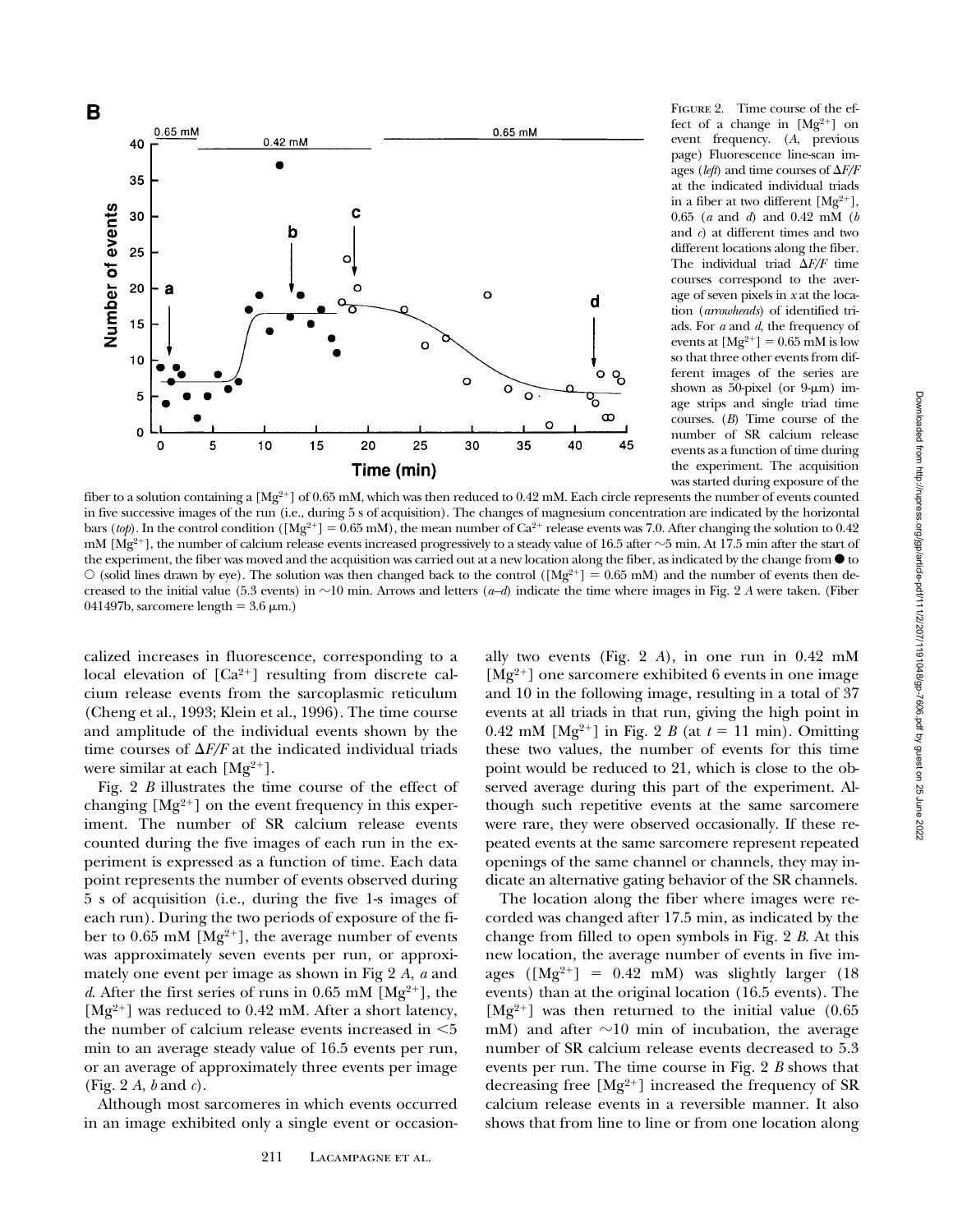

FIGURE 3. Effect of  $[Mg^{2+}]$  on SR calcium release event frequency.  $\Delta F/F$  line scan images obtained on the same fiber at different  $[Mg^{2+}]$ . (*A*)  $[Mg^{2+}] = 0.65$ mM, only one image out of three (*right*) exhibited an event. (*B* and *C*) Images obtained at 0.18 and  $0.13$  mM Mg<sup>2+</sup>, respectively. No events were observed during 13 runs (not shown) in which the fiber was exposed to 1.8 mM Mg<sup>2+</sup> (see Fig. 4). (Fiber 120396a, sarcomere length =  $3.2 \mu m$ .)

the fiber to another, there was little variability in the frequency of SR calcium release events. The difference in the apparent time course during the changes of solution could be due to differences in the distance between the two notches or in the location of the scanned line relative to the notch locations.

# *[Mg2*1*] Dependence of SR Calcium Release Event Frequency*

Fig. 3 presents sets of  $\Delta F/F$  images giving SR calcium release events obtained at three different  $[Mg^{2+}]$ , 0.65 (*A*), 0.18 (*B*), and 0.13 (*C*) mM, in the same fiber. These images clearly show that the number of events increased as  $[Mg^{2+}]$  decreased. Fig. 4 *A* presents the steady state frequency of events as a function of image number during one experiment. The experiment started with our reference  $[Mg^{2+}]$  of 0.65 mM, which gave a very low rate of events  $(0.003 \text{ sarc}^{-1} \text{ s}^{-1})$ . During this part of the experiment, several sets of images exhibited no calcium release events, as indicated by the absence of a bar. The solution was then changed to a free  $[Mg^{2+}]$  of 0.13 mM, which induced a 49-fold increase in the event frequency  $(0.146 \text{ sarc}^{-1} \text{ s}^{-1})$ . This activity was reduced by subsequently increasing the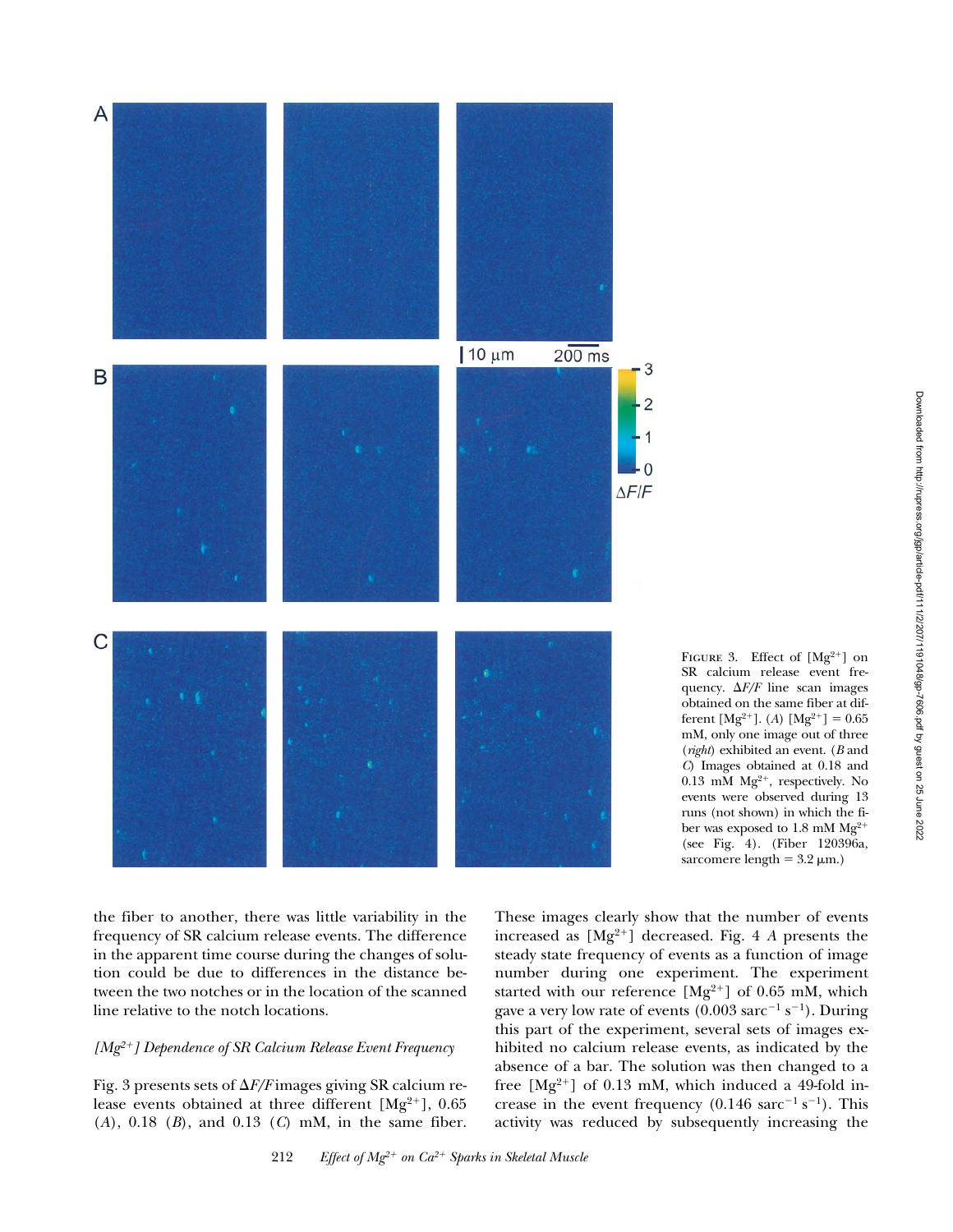



FIGURE 5. (A)  $[Mg^{2+}]$  dependence of SR calcium release event frequency. The points represent the mean  $\pm$  SEM, with the number in parentheses giving the number of experiments performed

FIGURE 4. (A) Effect of  $[Mg^{2+}]$ on the calcium release event frequency. Same fiber as in Fig. 3. Changes of  $[Mg^{2+}]$  are indicated by the horizontal bars (*top*). The fiber was equilibrated for 10 min in each solution before start of image acquisition. Each bar on the plot represents the number of events obtained in five images at a given line position. (*B*) The time course of average fiber fluorescence during the same experiments as in *A*. The total fluorescence of the images (i.e., events and nonevent fluorescence) was averaged in *t* and in *x* for each file as described in METHODS.

 $[Mg^{2+}]$  to 0.18 mM (0.1 sarc<sup>-1</sup> s<sup>-1</sup>) and returned to the initial value by exposure to 0.65 mM  $Mg^{2+}$  (0.005 sarc<sup>-1</sup>  $s^{-1}$ ). Application of 1.86 mM Mg<sup>2+</sup> then induced a complete inhibition of SR calcium release events. This inhibition was subsequently reversed by decreasing the [Mg<sup>2+</sup>] to 0.18 (0.01 sarc<sup>-1</sup> s<sup>-1</sup>) and 0.13 mM (0.096) sarc<sup>-1</sup> s<sup>-1</sup>). However, the frequency of events obtained during the last two applications of solution was significantly lower than at the beginning of the experiment with the same solution. This change could be due to a run-down of the fiber as observed at the end of such a very long experiment ( $\sim$ 120 min). Fig. 4 *B* presents the averaged fluorescence of the fiber during this experiment. Each point represents the average pixel value (average in *t* and *x*) for the five images of each run as described in METHODS. This graph clearly indicates that the change in SR calcium release event frequency was

for each  $[Mg^{2+}]$ . All the experiments were performed with 0.65  $mM$  [Mg<sup>2+</sup>] used as a bracketing reference for at least one other concentration tested. Each  $[Mg^{2+}]$  is represented with a different symbol; the corresponding symbols were used in the following graphs for the same concentrations of magnesium. Data have been fitted by  $f = K/[Mg^{2+}]^n$  with  $K = 0.007$  and  $n = 1.6$  (see text for additional details). (*B*) Fluorescence of the fiber as a function of the  $[Mg^{2+}]$ . The fluorescence value represents the total fluorescence (i.e., event and nonevent fluorescence) averaged in *t* and *x* for each run, for all the fibers presented in *A*. The data were normalized to the fiber fluorescence value measured at 0.65 mM  $[Mg^{2+}]$ . The symbols and the number of experiment for each  $[\rm{Mg^{2+}}]$  are the same as for  $A.$  Note the logarithmic abscissa.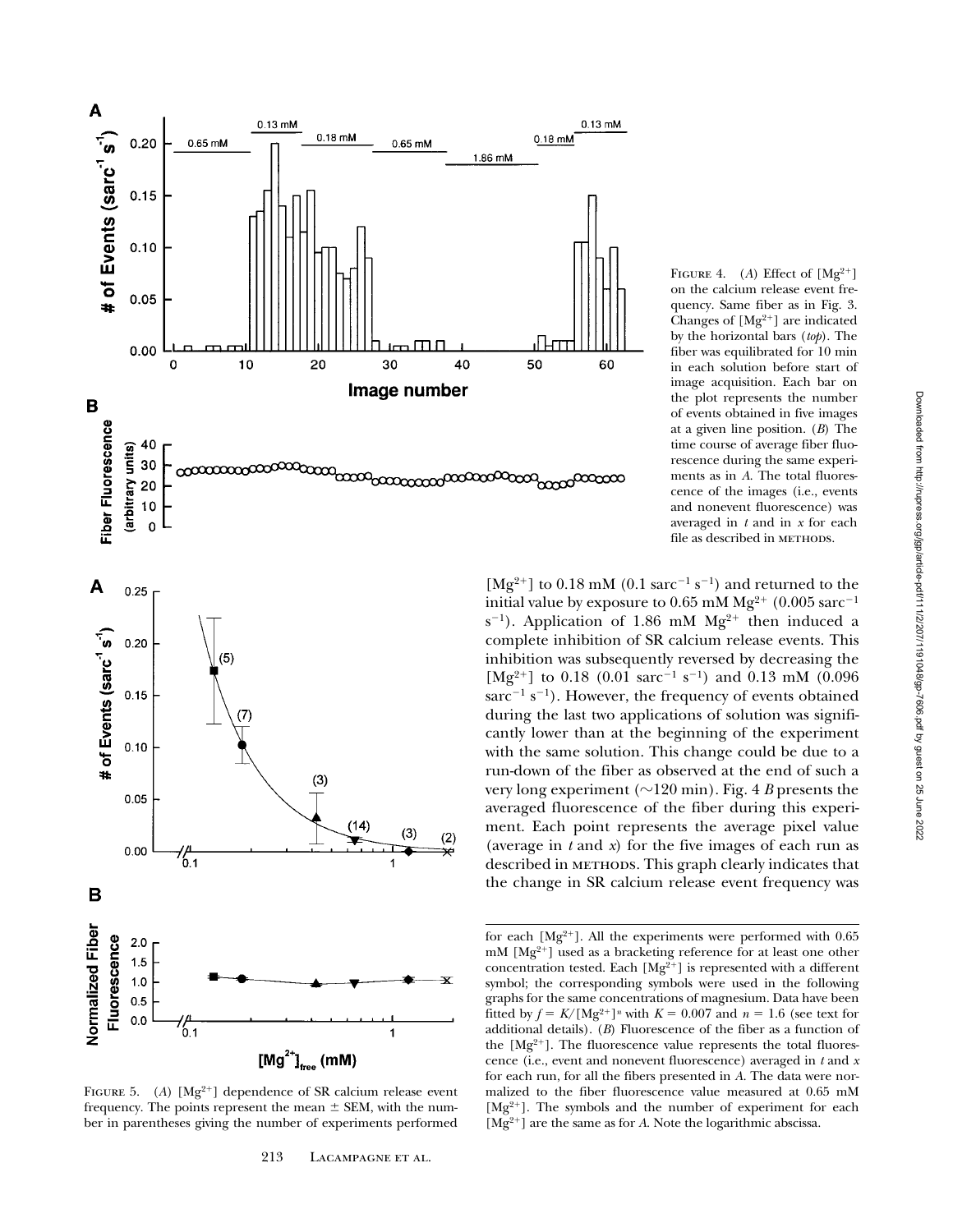not accompanied by a significant change in the overall fiber fluorescence. The changes in event frequency were thus not due to changes in myoplasmic  $[Ca^{2+}].$ 

Fig. 5 *A* summarizes the effect of  $[Mg^{2+}]$  on the SR calcium release event frequency in several fibers. This graph indicates a relatively low rate of events in the fiber in the physiological range of  $[Mg^{2+}]$ . For our standard solution ( $[Mg^{2+}] = 0.65$  mM), the mean event frequency was  $0.012 \pm 0.01$  sarc<sup>-1</sup> s<sup>-1</sup>. The spontaneous activity was completely inhibited by 1.86 mM magnesium. However, decreasing the  $[Mg^{2+}]$  to below 0.65 mM resulted in a steep increase in SR calcium release event frequency. The event rate of  $0.174$  sarc<sup>-1</sup> s<sup>-1</sup> obtained at a  $[Mg^{2+}]$  of 0.13 mM was the highest rate for which we could reliably determine individual event properties. For that reason, no results corresponding to lower  $[Mg^{2+}]$  have been presented in this graph.

The binding of magnesium to SR  $Ca^{2+}$  release channels, and the consequent inhibition of the rate of  $Ca^{2+}$ release events, can be described by the equation

$$
f = f_{\text{max}} K_d^{n} / (K_d + [Mg^{2+}])^{n}, \qquad (1)
$$

where  $f$  is the observed event frequency,  $f_{\text{max}}$  the maximal event frequency,  $K_d$  corresponds to the  $[Mg^{2+}]$  giving a half-maximal frequency, and *n* the number of interaction sites. The steep increase in event frequency with decreasing  $[Mg^{2+}]$  prevented us from determining the value of  $f_{\text{max}}$  and  $K_d$ , but suggests that the range of  $[Mg^{2+}]$  tested here was high compared with  $K_d$  and that the highest measured frequency was low compared with  $f_{\text{max}}$ . By assuming  $K_d \ll [Mg^{2+}]$  and setting  $f_{\text{max}}$  $K<sub>d</sub><sup>n</sup>$  equal to a constant  $(K)$ , Eq. 1 can be approximated as

$$
f = K / \left[ \text{Mg}^{2+} \right]^{n}.
$$
 (2)

Using this equation, the results in Fig. 5 *A* have been fitted as indicated by the line on the graph. The result of the fit gave a value for *n* equal to 1.6. Thus, at least two magnesium ions must bind to the SR calcium channel to exert their inhibitory effect.

Several experiments were performed in the presence of 1  $\mu$ M nifedipine (data not shown), a pharmacological agent known to maintain the voltage sensor in the inactivated state (see Rios and Pizzaro, 1992, for references). There was no effect of nifedipine on the event frequency as a function of  $[Mg^{2+}]$ , suggesting that the magnesium effects observed here occurred in the presence of inactivated voltage sensors.

Fig. 5 *B* shows the average fluorescence of line-scan images as an estimation of the fiber resting  $[Ca^{2+}]$  for the same fibers and range of  $[Mg^{2+}]$  as tested in Fig. 5 *A*. This figure shows a relatively constant average fluorescence, suggesting that there was no significant elevation of resting  $[Ca^{2+}]$  that could have given rise to the observed increase in event frequency; for example, by calcium-induced calcium release (Ford and Podolsky, 1970; Endo et al., 1970).

# *Effect of [Mg2*1*] on Individual SR Calcium Release Event Properties*

Intracellular magnesium appears to be a major modulator of SR calcium release event occurence demonstrated by the large increase in event frequency when  $[Mg^{2+}]$  was reduced. We next analyzed parameters of individual events to determine if the change in frequency induced by a change in  $[Mg^{2+}]$  was accompanied by a change in properties of individual identified events. Fig. 6 *A* presents surface plots of SR calcium release events averaged (Lacampagne et al., 1996) from individual events obtained in the same fiber at three different concentrations of  $Mg^{2+}$ , 0.65 (*a*), 0.18 (*b*), and 0.13 (*c*) mM. The averaged events were essentially the same at each  $[Mg^{2+}]$  studied. Fig. 6 *B* shows the amplitude distribution of the individual events averaged to give Fig. 6 *A*. Although the number of events counted in these three different experimental conditions was different due to the effect of magnesium on event frequency, these histograms indicate that the distributions of event amplitudes were comparable at different  $[Mg^{2+}]$ .

Using each individual identified event, we measured the amplitude, the half width, half duration (width and duration of event at 50% of the maximal amplitude), and the rise time (measured as the time to go from 10 to 90% of the maximal fluorescence amplitude). For the averaged events from the fiber of Fig. 6 *A*, the mean values of these four parameters did not differ significantly with changes in  $[Mg^{2+}]$ . Fig. 7 summarizes the average properties of SR calcium release events in all the fibers examined in this study at four different [Mg<sup>2+</sup>]. For all experiments in this study, a [Mg<sup>2+</sup>] of 0.65 mM was used as the control. Fig. 7 *A* examines the amplitude  $(\Delta F/F)$  as a function of the free [Mg<sup>2+</sup>]. This graph indicates a constant amplitude over the entire range of  $[Mg^{2+}]$  examined. The same conclusion is reached for the spatial spread of events, measured as the spatial half width of events (Fig. 7 *B*). The last two graphs examine the time course of calcium release events. Fig. 7 *C* shows that the half duration of SR calcium release events was not significantly affected by a change in the  $[Mg^{2+}]$ . The last parameter examined was the rising phase of the SR calcium release events (Fig. 7 *D*). This parameter can be used as an estimation of the open time of the channel or group of channels involved in a calcium event (Klein et al., 1997; see DIScussion, below). This rise time also appeared to be independent of the change in free  $[Mg^{2+}]$ .

Fig. 8 investigates the distribution of event rise times and the relation between rise time and amplitude of individual SR calcium release events occurring at different frequencies (i.e., at different  $[Mg^{2+}]$ ). SR calcium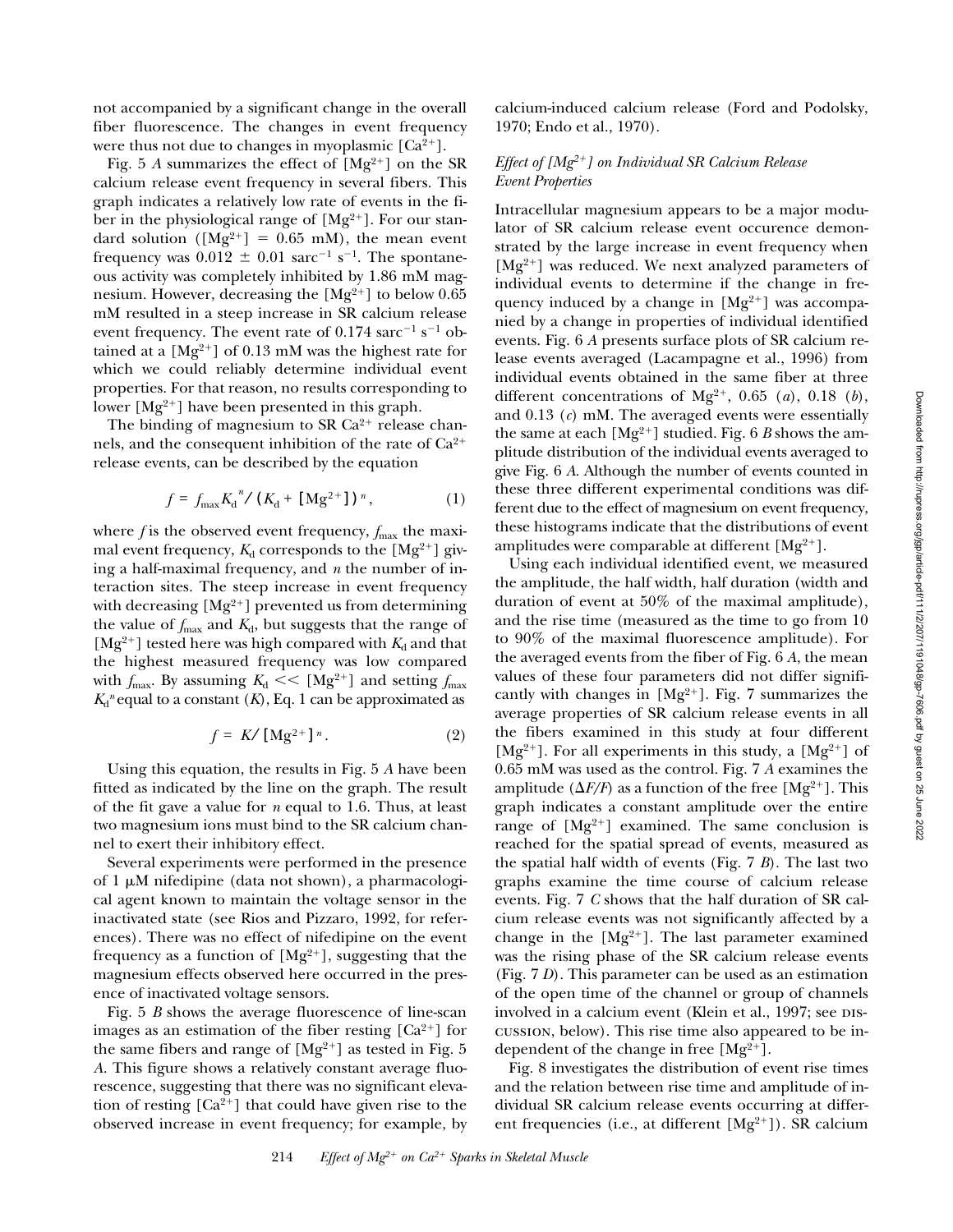

FIGURE 6. Effect of Mg<sup>2+</sup> on individual event properties. (A) Surface plots of averaged events at  $[Mg^{2+}]$  of 0.65 (*a*, 20 events), 0.18 (*b*, 138 events), and 0.13 (c, 247 events) mM. For each [Mg<sup>2+</sup>], the averaged event was obtained using all events within the event selection criteria. (*B*) Effect of  $[Mg^{2+}]$  on the amplitude distribution of SR calcium release events at  $[Mg^{2+}]$  of 0.65 (*a*), 0.18 (*b*), and 0.13 (*c*) mM. (Fiber 100996b, sarcomere length =  $3.6 \mu m$ .)

release events were measured at 0.86 and 0.25 mM [Mg<sup>2+</sup>]. This change in [Mg<sup>2+</sup>] resulted in a fivefold change in frequency without any significant change in the amplitude distribution of events as described above (Fig. 6). Fig. 8 *A* presents superimposed histograms of the rise times of events at 0.86 and 0.25 mM  $[Mg^{2+}]$ . These distributions were not significantly affected by the change in  $[Mg^{2+}]$  concentration and event frequency. The mean values of the rise time were  $5.5 \pm$ 0.2 ms in 0.86 mM [Mg<sup>2+</sup>] ( $n = 67$  events) and 5.4  $\pm$ 

0.1 ms in 0.25 mM [Mg<sup>2+</sup>] ( $n = 531$  events). Fig. 8, *B* and *C* present the distribution of rise times of events as a function of their amplitude at the two  $[Mg^{2+}]$ , 0.86 (*B*) and 0.25 (*C*) mM. These graphs show no evidence of a correlation between these two parameters, indicating that bigger events do not result from longer opening of the channel or group of channels involved. In Fig. 8, *B* and *C*, the smaller events give a larger dispersion of rise times. This arises from uncertainty in the estimation of the rise time for these smaller events due to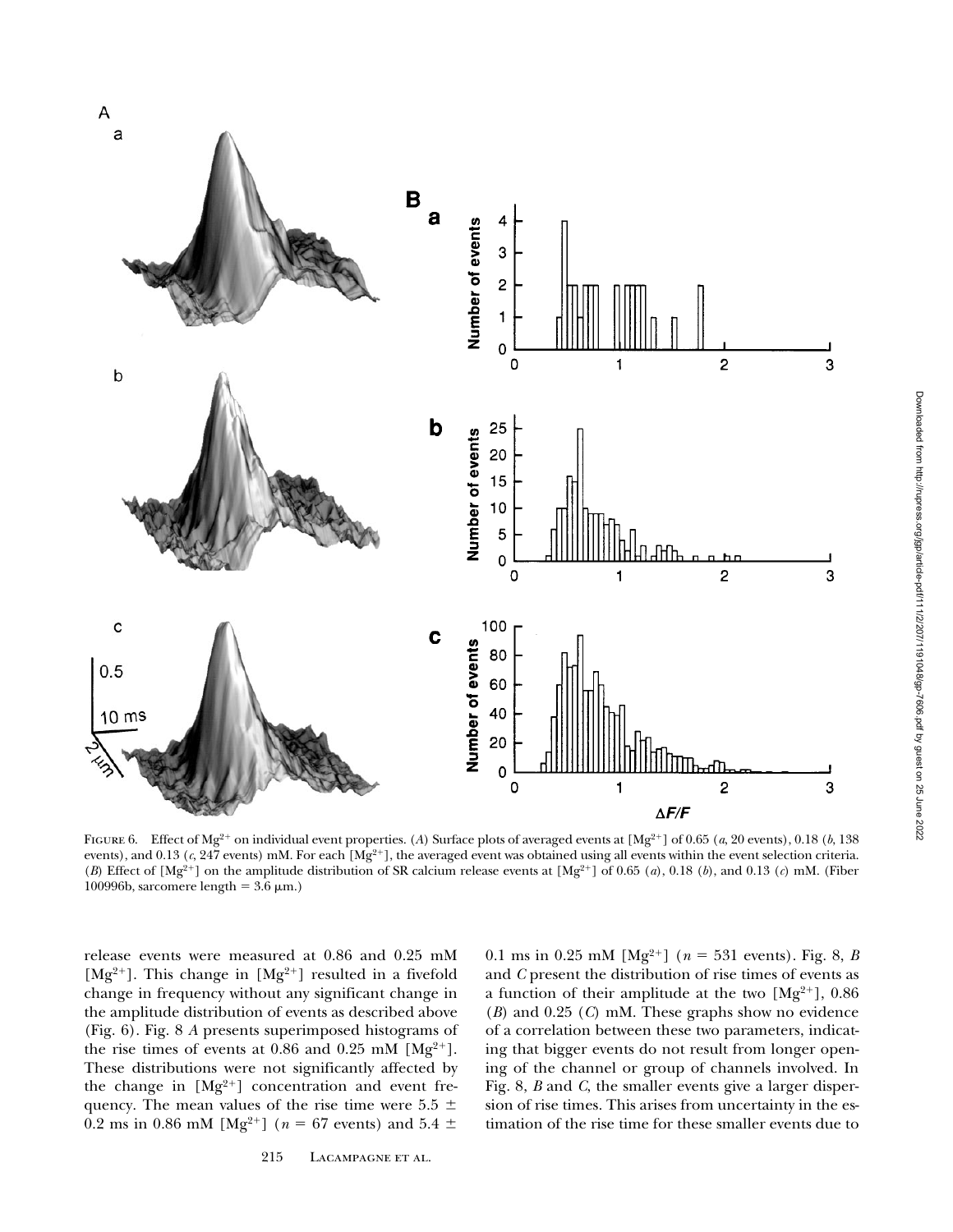



o  $0.0$ 

 $0.5$ 

 $1.0$ 

 $1.5$ 

 $\Delta$ F/F

 $2.0$ 

 $2.5$ 

contamination by noise. Similar results have been obtained on three different fibers exhibiting at least a threefold increase in event frequency and a sufficient number of events at high  $[Mg^{2+}]$  for comparison (number of events  $>50$ ).

(symbols as in Fig. 5).

# *Effects of Adenine Nucleotides on Event Frequency*

 $(10)$ 

Ŧ

 $(10)$ 

 $0.75$ 

 $0.75$ 

Adenine nucleotides have been described to be activators of RyR in various kinds of preparations (Meissner, 1984; Endo, 1985; Smith et al., 1985; Meissner et al., 1986). Since magnesium ions are mostly complexed with ATP under the conditions of our experiments (Table I), we considered the possibility that Mg-ATP or free ATP could contribute in the change of SR  $Ca^{2+}$  release event frequency. Fig. 9 *A* shows the measured event frequency of Fig. 5 *A* replotted as a function of the calculated Mg-ATP. The increase in event frequency we observed in Fig. 5 *A* was apparently corre-

 $3.5$ 

 $3.0$ 

FIGURE 8. Relation between amplitude and rise time of SR calcium release events at different  $[Mg^{2+}]$ . Events were obtained on the same fiber at two different  $[Mg^{2+}]$ , 0.86 and 0.25 mM, giving an event frequency of 0.031 and 0.155 sarc<sup>-1</sup> s<sup>-1</sup>, respectively. (*A*) Superimposed distributions of the rise time of SR calcium release events in the two experimental conditions (*open bars* = 0.86 mM [Mg<sup>2+</sup>]; *filled bars* = 0.25 mM [Mg<sup>2+</sup>]). (*B* and *C*) Distribution of the rise time of events as a function of their amplitude, at 0.86 mM [Mg<sup>2+</sup>] (*B*) and 0.25 mM [Mg<sup>2+</sup>](*C*). The number of events was 67 at 0.86 mM [Mg<sup>2+</sup>] and 531 at 0.25 mM [Mg<sup>2+</sup>]. (Fiber 111296a, sarcomere length =  $3.5 \mu m$ .)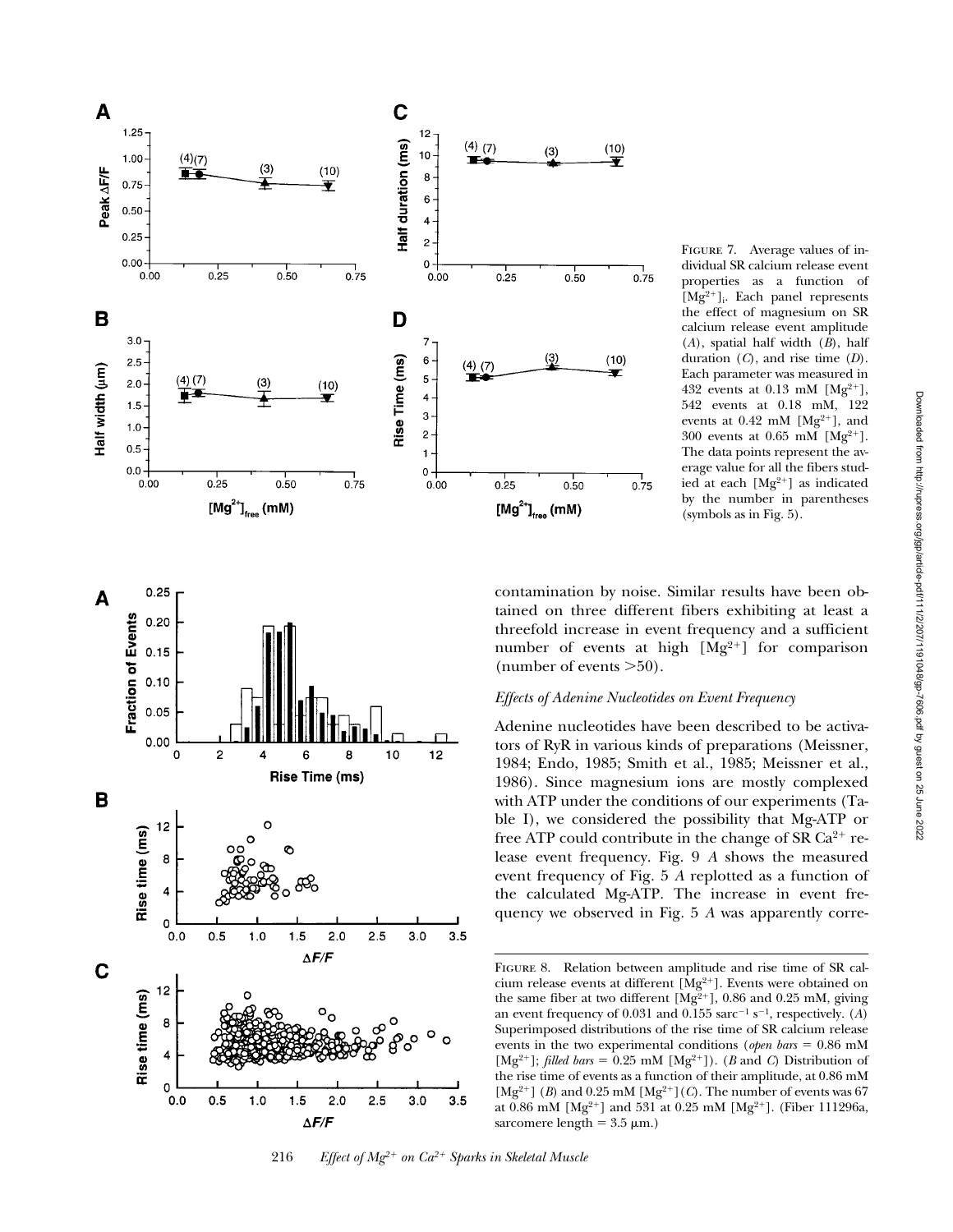

FIGURE 9. Possible effect of [ATP] on event frequency. The data of Fig. 5 are replotted as a function of the calculated [Mg-ATP] (*A*) and free [ATP] (*B*), and the total [ATP] (*C*) (see Table I). The same symbols as in Fig. 4 were used in these graphs and the numbers in parentheses indicate the number of experiments performed in each condition. Results are expressed as the mean  $\pm$  SEM.

lated with a decrease in [Mg-ATP]. According to results reported by others (Meissner et al., 1986; Rousseau et al., 1992), this observation is contrary to the expected increase of frequency by Mg-ATP.

It has also been reported that free ATP is able to activate the SR calcium channel (Meissner et al., 1986). Indeed, when event frequency is plotted as a function of [ATP] (Fig. 9 *B*), the increase in event frequency observed in Fig. 5 is seen to be correlated with an increase in the free [ATP], while the total [ATP] is constant (Fig. 9 *C*). To determine whether the change in free [ATP] could be responsible for the increase in event frequency, we performed experiments in which the calculated free  $[Mg^{2+}]$  was kept constant at 0.25 mM and total [ATP] was varied from 2.5 to 10 mM (see Table I). The results, presented in Fig. 10, indicate that increasing the total [ATP] (Fig. 10 *D*), which results in an increase in both free [ATP] (Fig. 10 *A*) and [Mg-ATP]

table i *Calculated Concentrations of Mg2*1*, ATP, and Mg-ATP*

| Concentration         |                    |                      |              |         |
|-----------------------|--------------------|----------------------|--------------|---------|
| $Mg^{2+}{}_{\rm tot}$ | $ATP_{\text{tot}}$ | $\rm Mg^{2+}_{free}$ | $ATP_{free}$ | Mg-ATP  |
| $m_{1}$               | $m_{1}$            | $m_{1}$              | $m_{1}$      | $m_{1}$ |
| 3.00                  | 5.00               | 0.13                 | 2.23         | 2.77    |
| 3.50                  | 5.00               | 0.18                 | 1.82         | 3.18    |
| 4.79                  | 5.00               | 0.42                 | 0.96         | 4.34    |
| 5.50                  | 5.00               | 0.65                 | 0.66         | 4.34    |
| 6.73                  | 5.00               | 1.20                 | 0.38         | 4.62    |
| 8.00                  | 5.00               | 1.87                 | 0.25         | 4.75    |
| 2.23                  | 2.50               | 0.25                 | 0.71         | 1.79    |
| 4.00                  | 5.00               | 0.25                 | 1.44         | 3.56    |
| 7.60                  | 10.00              | 0.25                 | 2.85         | 7.15    |

Estimation of  $[Mg^{2+}]$ , [ATP], and [Mg-ATP] in our solutions (pH 7.00), from the total added  $Mg^{2+}$  and ATP, assuming a binding of magnesium to ATP with a  $\rm K_{dMgATP}$  = 0.1 mM and binding of  $\rm Mg^{2+}$  to Phosphocreatine with a  $K_{dMgPCr} = 25$  mM. (*top*) The total [Mg<sup>2+</sup>] was changed with the total [ATP] constant. (*bottom*) The total [ATP] was changed with a constant  $[Mg^{2+}]$  of 0.25 mM.

(Fig. 10 *C*), decreased the frequency of events without any significant change in the fiber fluorescence (Fig. 10 *B*). These results confirm the fact that the increase in event frequency cannot be attributed to a change in free [ATP]. It is also important to note that the total [ATP] was not responsible for the change in event frequency since it was constant (see Table I) for the experiments of Figs. 5 and 9, and increased with the free [ATP] in Fig. 10 (see Table I, bottom). The results of Fig. 10 also suggest that the event frequency measured in Fig. 5 might even be underestimated due to a possible inhibitory effect of free [ATP] described here. From this series of experiments, we conclude that the change in SR  $Ca^{2+}$  event frequency induced by a change in  $[Mg^{2+}]$  is attributable to a direct effect of  $[Mg^{2+}]$ . If the modulatory effect of adenine nucleotides on the SR channel occur at micromolar concentration, as shown in bilayer experiments (Xu et al., 1996; Sonnleitner et al., 1997), the direct modulatory effect of [ATP] would have been constant in our experiments since the free [ATP] was never decreased to the range in which changes in free [ATP] could directly affect the behavior of the channel. It thus seems that the decrease in event frequency observed here at higher [ATP] may have to be attributed to another modulation pathway, perhaps involving a phosphorylation/dephosphorylation mechanism (Herrmann-Frank, 1993; Wang and Best, 1992; Hain et al., 1994).

#### DISCUSSION

This article presents the first detailed characterization of ligand-modulated discrete  $Ca^{2+}$  release events in skeletal muscle fibers. By monitoring both the event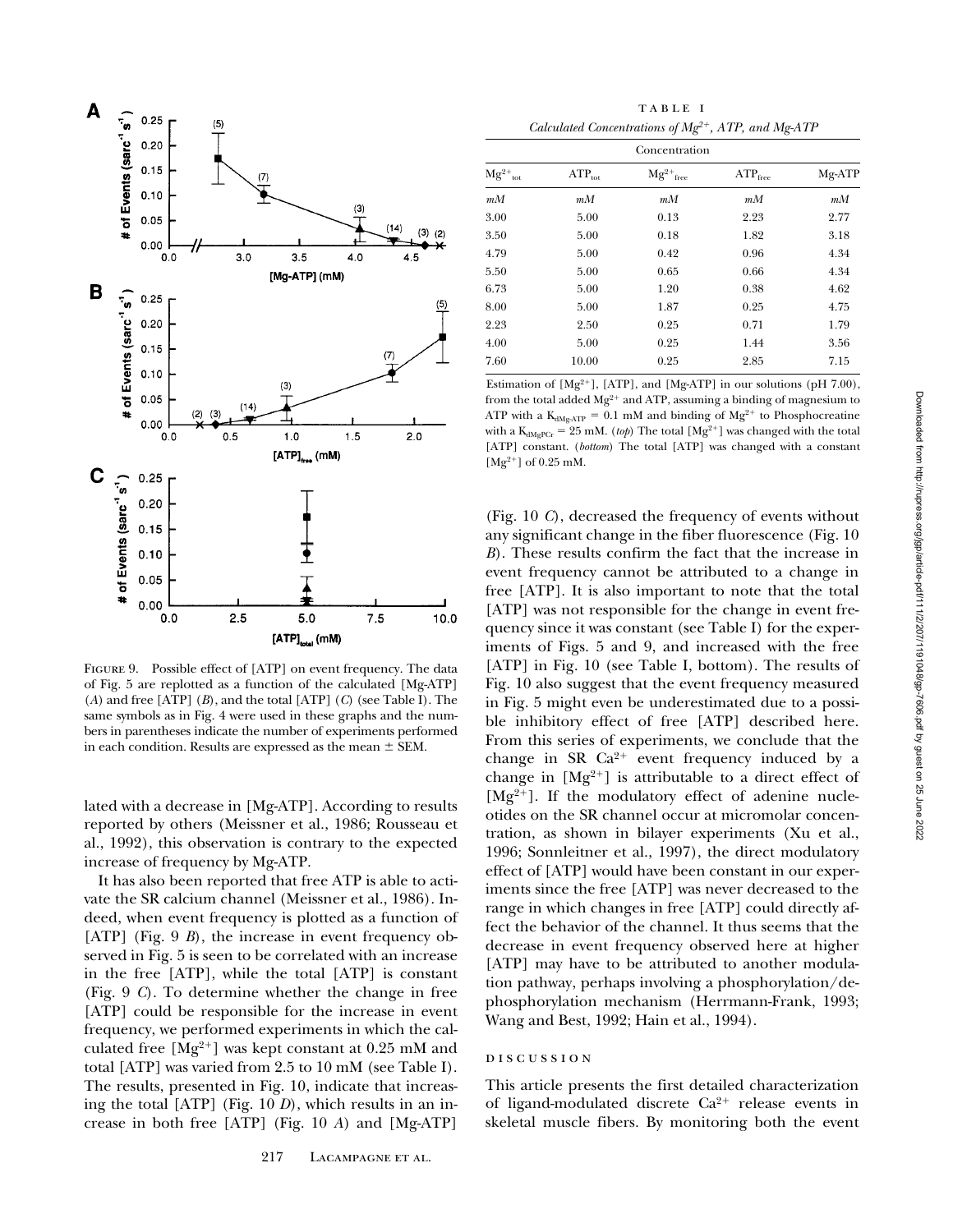

Figure 10. Effect of ATP on SR calcium release event frequency at a constant  $[Mg^{2+}]$ . The effect of a change in total [ATP] concentration was investigated by keeping the calculated free  $[Mg^{2+}]$  constant at a value of 0.25 mM while varying the total added ATP. As indicated in Table I, the change in total [ATP] was accompanied by a change of [ATP] and [Mg-ATP]. Frequency of SR calcium release events as a function of the [ATP] (*A*), [Mg-ATP] (*C*), and total [ATP] (*D*). (*B*) Averaged fiber fluorescence as a function of the [ATP]. The fluorescence value corresponds to the total fluorescence (i.e., event and nonevent fluorescence). The data were normalized to the fiber fluorescence value measured at 5 mM ATP (mean  $\pm$  SEM of six fibers).

frequencies and the spatiotemporal properties of the individual release events, we have obtained information concerning the effects of  $[Mg^{2+}]$  on the opening and closing of the SR  $Ca^{2+}$  channel or channels underlying the  $Ca^{2+}$  sparks. It is important to note that the present information concerning channel gating was obtained with the channel in its native structural environment within the triad junction, with most or all of the accessory protein components that might influence physiological gating mechanisms likely preserved intact in their native configuration. As such, our results provide the first determination of the effects of  $[Mg^{2+}]$  on the gating properties of the SR  $Ca^{2+}$  release channel in its native structural and molecular environment. Our results demonstrate that  $[Mg^{2+}]$  modulates the frequency of the discrete release events but does not alter the properties of the individual events themselves, suggesting that  $[Mg^{2+}]$  modulates the opening rate but not the closing rate of SR  $Ca^{2+}$  channels within a muscle fiber.

Previous studies have demonstrated effects of  $[Mg^{2+}]$ on  $Ca^{2+}$  release in muscle fibers and on  $Ca^{2+}$  release channel function in a variety of fragmented membrane and channel preparations. Thus it should be anticipated that if  $Ca^{2+}$  sparks underlie the macroscopic  $Ca^{2+}$  release studied previously, then at least some aspects of  $Ca^{2+}$  sparks should be sensitive to  $[Mg^{2+}]$ . The present studies demonstrate that the frequency of  $Ca^{2+}$ sparks is indeed modulated by  $[Mg^{2+}]$ , consistent with  $[Mg^{2+}]$  modulation of macroscopic  $Ca^{2+}$  release and

with  $Ca^{2+}$  sparks underlying the macroscopic release studied previously.

# *Effects of*  $[Mg^{2+}]$  *on*  $Ca^{2+}$  *Release Event Frequency*

The resting level of myoplasmic  $[Mg^{2+}]$  in intact muscle fibers has been estimated to be  $\sim$ 1 mM. The event frequency that we observed at this  $[Mg^{2+}]$  level (Fig. 5) corresponds to an extremely low rate of SR calcium release events. At 0.65 mM  $[Mg^{2+}]$ , the observed rate of calcium release events was  $0.012 \pm 0.01$  sarc<sup>-1</sup> s<sup>-1</sup>, or approximately one event, on average, per sarcomere in 100 s. If we assume that the number of SR calcium channels within the confocal spot is  $\sim$ 100 per triad (F. Protasi and C. Franzini-Armstrong, personal communication), that all channels are equivalent, and that the spontaneous opening of any one of these channels would trigger a detectable event at that triad, then, in our standard solution of  $[Mg^{2+}] = 0.65$  mM, the average spontaneous opening rate of any channel would be  $\sim$ 1.2  $\times$  10<sup>-4</sup> channel openings per second, or 1 opening of each channel, on the average, every 140 min. Such low rates of opening would be impractical to study in single channel bilayer experiments, but can be examined with muscle fibers due to the large number of channels sampled within all the sarcomeres in the confocal volume along the scan line.

Our estimated low opening rate of individual channels may be consistent with the recently estimated low rate of calcium efflux from the SR in resting fibers,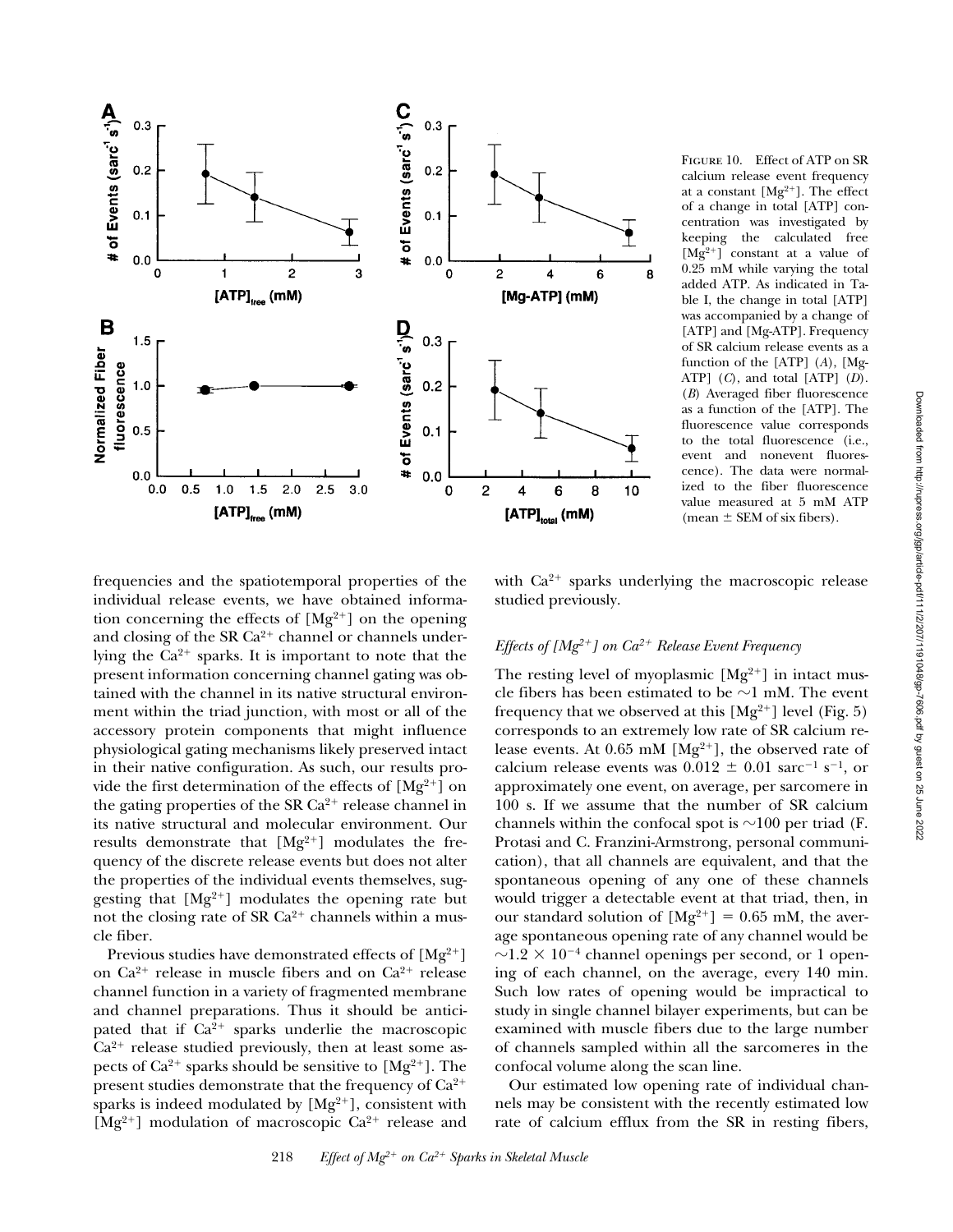0.0003–0.0006 mmol ms<sup>-1</sup> l<sup>-1</sup> (Jong et al., 1995). If we assume a single channel current of 1 pA, a mean channel open time of 6 ms (Fig. 7), a concentration of release channels of  $0.27 \mu M$  (compare Pape et al., 1992), and that each event corresponds to the opening of a single channel, the estimated event rate of  $1.2 \times 10^{-4}$ channel<sup>-1</sup> s<sup>-1</sup> would correspond to an efflux of 0.0006 mmol  $ms^{-1}$  l<sup>-1</sup>. Thus the event rates measured here in 0.65 mM  $[Mg^{2+}]$  may correspond to the physiological calcium efflux in resting muscle fibers.

When the  $[Mg^{2+}]$  was decreased from 0.65 to 0.13 mM, the event frequency increased by a factor of 15, indicating a strong effect of  $Mg^{2+}$  to maintain the channel in a closed state. Over the range of  $[Mg^{2+}]$  used for these studies, the resting fluo-3 fluorescence in the fiber was constant, indicating a constant level of resting [Ca<sup>2+</sup>] in the myoplasm. At  $[Mg^{2+}] < \sim 0.1$  mM, the resting  $[Ca^{2+}]$  increased due to higher frequency of release events. The effect of  $[Mg^{2+}]$  on event frequency was not studied in this range due to probable effects of changes in both  $[Mg^{2+}]$  and  $[Ca^{2+}]$  (Klein et al., 1996) influencing the observed event frequency.

# Lack of Effect of [Mg<sup>2+</sup>] on Event Rise Times, Amplitudes, *and Spatiotemporal Spread*

Our results demonstrate that the mean event rise times and amplitudes, as well as the distributions of event rise times and amplitudes, were virtually identical over a range of  $[Mg^{2+}]$  that markedly altered the event frequency. To assess the implications of these results for the gating of the SR  $Ca^{2+}$  channel or channels underlying a spark, it is important to consider alternative possible channel activity patterns that could give rise to a given spark. Fig. 11 presents a diagrammatic representation of a  $Ca^{2+}$  spark (Fig. 11 *A*) with several alternative possible gating patterns of the channel or channels underlying the spark. The rising phase of the spark should correspond to the time during which  $Ca^{2+}$  ions are leaving the SR and entering the sarcomere. This  $Ca<sup>2+</sup>$  efflux could conceivably be generated by the opening of a single SR  $Ca^{2+}$  release channel, which remains open for the duration of the spark rising phase (Fig. 11 *B*), by several channels open for the entire duration of the spark rising phase (Fig. 11 *C*), or by several channels opening and closing throughout the spark rising phase (Fig. 11 *D*). Regardless of which of these alternatives actually applies, in order to produce a spark of a given amplitude and duration, the total amount and total duration of  $Ca^{2+}$  release would be approximately the same. At present, we cannot distinguish between these alternative possibilities for the generation of a  $Ca^{2+}$  spark. Nevertheless, the simplest interpretation of the observed constancy of spark amplitude and duration despite large changes in spark frequency with variation of  $[Mg^{2+}]$  is that the mean pat-



FIGURE 11. Diagrammatic representation of the hypothetical SR  $Ca^{2+}$  release channel activity underlying a single  $Ca^{2+}$  spark. (*A*) Idealized waveform of the fluorescence change  $(\Delta F)$  as a function of time  $(t)$  accompanying the measurement of a single  $Ca<sup>2+</sup>$  spark.  $(B-D)$ . Single channel Ca<sup>2+</sup> currents that might give rise to the event shown in *A* if a  $Ca^{2+}$  spark is caused by the opening of a single SR  $Ca<sup>2+</sup>$  release channel that remains open for the duration of the rise time (*B*), and multiple channels, each of which is open for the duration of the rise time (*C*) or that open and close repeatedly during the rise time (*D*). Channel openings (*o*) are indicated by upward deflections of the traces in *B–D*, in arbitrary units of ionic current (*i*).

tern and duration of opening(s) of the channel or channels underlying the sparks is not influenced by  $[Mg^{2+}].$ 

The  $Ca^{2+}$  sparks recorded by laser scanning confocal microscopy are also influenced by the spatiotemporal distribution of the calcium-dye complex, as well as by the location of the origin of the event relative to the scan line (Pratusevich and Balke, 1996). Theoretical calculations using a model for  $Ca^{2+}$  diffusion and binding in a sarcomere together with simulation of the confocal recording indicate that the event rise time provides a reliable estimate of the time during which the channel or channels generating the spark are open, independent of the relative spatial locations of the scan line and the channel or channels giving rise to the spark (Pratusevich and Balke, 1996, for a single channel; Jiang et al., 1998 for simulations of single or multi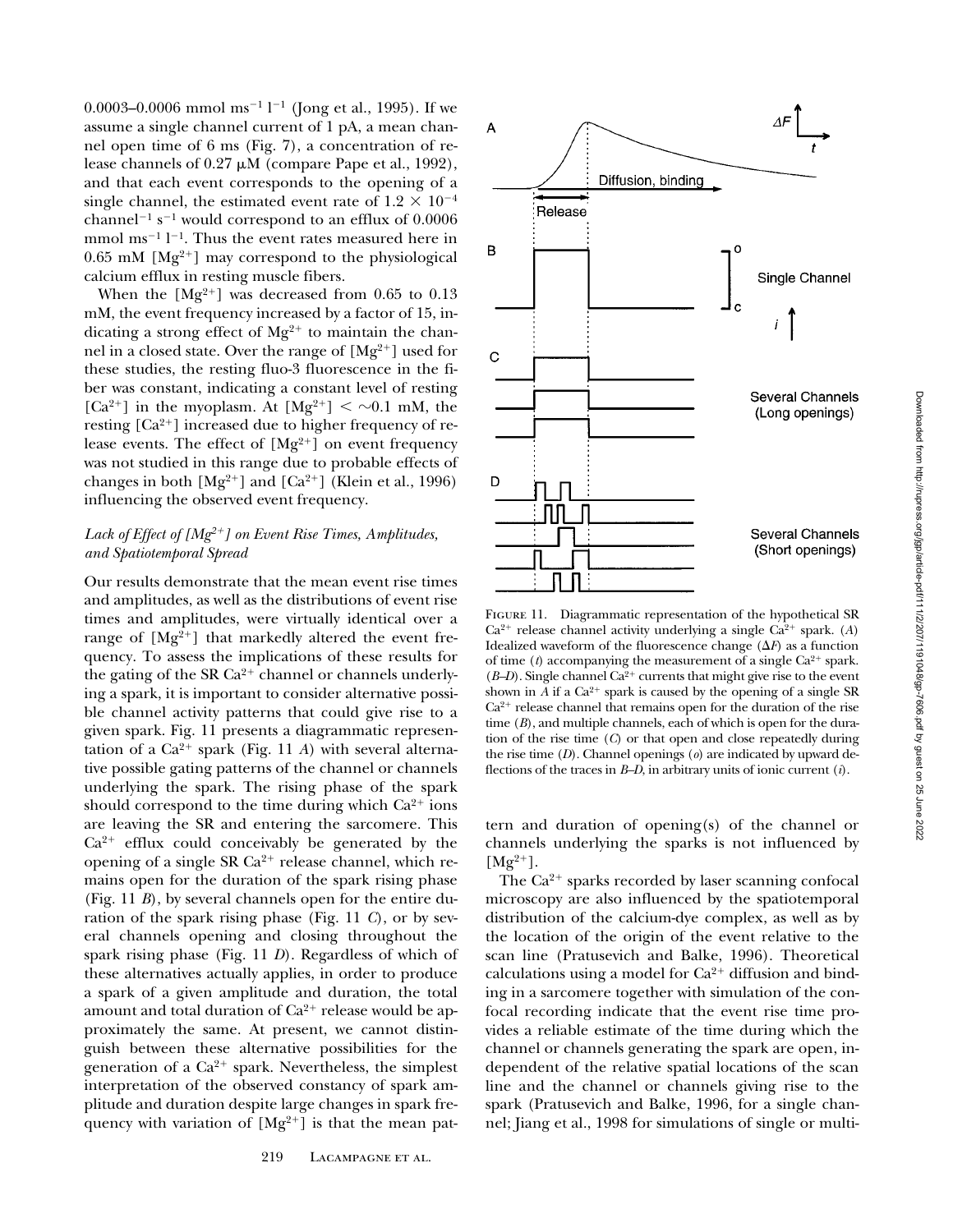ple channels). If a single channel opening generated the events observed here, our observed mean value of  $\sim$ 6 ms for the event rise time would correspond approximately to the mean channel open time, which is in the range of reported open-time values for single SR calcium channels in bilayers (Smith et al., 1986; Rousseau et al., 1988; Rousseau and Meissner, 1989; Xu et al., 1996). If several channels were open during a spark, the mean channel open time could be 6 ms (e.g., Fig. 11 *C*) or less (Fig. 11 *D*). Because of our event selection criteria and the limited time resolution imposed by the line-scan acquisition rate (2 ms per line), very short openings, which have been detected in bilayer experiments (Ma, 1993; Herrmann-Frank et al., 1996; Xu et al., 1996), would not have been detected in our experiments. Thus, our mean open time could be an overestimation of the true mean value. Nonetheless, it is clear that if the distribution of event rise times had shifted to longer openings with decreasing  $[Mg^{2+}]$ , this change would have been reflected by a shift of both the measured mean event rise time and the measured distribution of rise times to larger values. Since this was not observed, it appears that the channel open time underlying the observed events was not increased significantly by a decrease in  $[Mg^{2+}]$ , which increased the event frequency by more than an order of magnitude. Furthermore, the absence of a significant change in the mean half width and half duration of release events at different  $[Mg^{2+}]$  (Fig. 7) suggests that the spatiotemporal extent of the fluorescence change in a  $Ca^{2+}$  spark is dominated by diffusional processes, and not by changes in the activity of the  $Ca^{2+}$  pump or of the concentration of free parval bumin sites available to bind  $Ca^{2+}$ , both of which might accompany changes in myoplasmic  $[Mg^{2+}].$ 

 In contrast to the spark rise times, the spark amplitudes that we observed should in theory have depended strongly on the spatial distribution of event origins relative to the scan line (Pratusevich and Balke, 1996; Jiang et al., 1998) as well as on the criteria we used for event selection (see METHODS). However, since the event location relative to the scan line was random in all cases and the selection criteria were fixed, both of these factors should have been the same for all values of  $[Mg^{2+}]$ . Thus, the observations that both the mean and the distribution of event amplitudes were independent of  $[Mg^{2+}]$  indicates that both the actual event amplitudes and the amount of  $Ca^{2+}$  released in an event must have been independent of  $[Mg^{2+}]$ . This would be consistent with both the open time of the channel or channels underlying the release events and the  $Ca^{2+}$  efflux rate through an open channel being independent of  $[Mg^{2+}]$ . However, the rising phase of a spark might include the opening and closing of multiple channels (Fig. 11 *D*). In that particular case

we cannot rule out the possibility that the total channel open times during an event were increased by lowering  $[Mg^{2+}]$ , but resulted in no change in the amount of  $Ca^{2+}$  released in an event because of the effect of increased channel open time being coincidentally just balanced by a decrease in the  $Ca^{2+}$  efflux rate through each open channel due to a possible decrease in the SR  $Ca^{2+}$  content.

### *A Minimal Model for Observed Effects of Magnesium on SR Calcium Release Event Frequency*

Our results indicate that a decrease in myoplasmic  $[Mg^{2+}]$  steeply and reversibly increased the frequency of SR calcium release events. As  $[Mg^{2+}]$  was lowered from the physiological level, the observed changes in SR calcium release event activity lead to three major conclusions concerning the generation of the release events by decreasing  $[Mg^{2+}]$ . (*a*) The properties of the individual events that were observed at each  $[Mg^{2+}]$ , including the event rise times and event amplitudes, were independent of  $[Mg^{2+}]$ , indicating that the open time of the channel or channels giving rise to the observed events were independent of  $[Mg^{2+}]$ . (*b*) The increase in event frequency as  $[Mg^{2+}]$  is decreased indicates that the channel or channels responsible for generating a release event must exhibit a decreased closed time as  $[Mg^{2+}]$  is decreased since the open times were constant.  $(c)$  The  $[Mg^{2+}]$  dependence of the increase in event frequency with lowered  $[Mg^{2+}]$  is consistent with more than one  $Mg^{2+}$  ion being involved in the  $Mg^{2+}$  inhibition of channel opening, and with a low millimolar value for the dissociation constant for  $Mg^{2+}$ binding at the inhibitory site for channel opening (Scheme 1).



A minimal kinetic reaction scheme that is consistent with our three major conclusions concerning the effects of  $Mg^{2+}$  ions on the gating of the SR calcium release channel is presented in Scheme 1. In this model, two  $Mg^{2+}$  ions must first dissociate (step 1) from the ryanodine receptor/calcium release channel (*RyR*) before the channel can be transformed (step *2*) to the open state RyR\*. Although our present observations do not indicate any specific mode of channel activation, the opening of the channel could occur by calciuminduced calcium release (Klein et al., 1996), produced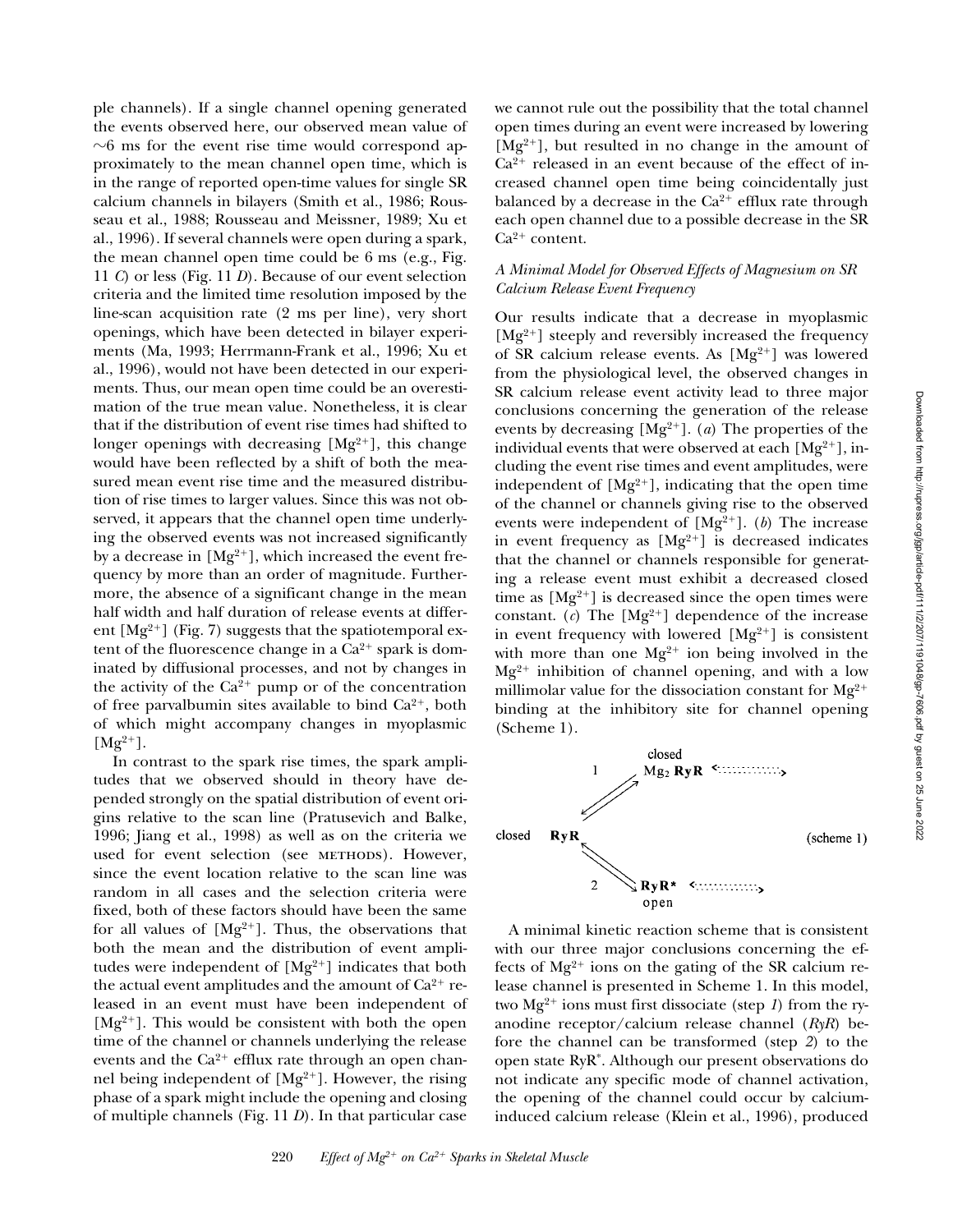Scheme 2



by  $Ca^{2+}$  binding to the Mg<sup>2+</sup>-free RyR. Channel closing is  $Mg^{2+}$  independent, which could occur in Scheme 1 either by reversal of step 2 or by a subsequent transition after state RyR\* (*dashed arrows*). It is important to note that our observation that the closed time is dependent on  $[Mg^{2+}]$  but the open time is not necessitates the inclusion of at least three states in the minimal model (Scheme 1) for the effects of lowered  $[Mg^{2+}]$  on event gating as observed here.

Scheme 1 embodies all of the major conclusions of this study and is thus a minimal model for SR channel gating in functioning fibers in so far as the gating model can be specified by the findings presented here. However, it is well established from bilayer studies that SR channel gating is modulated in at least two different ways by both  $Ca^{2+}$  and Mg<sup>2+</sup> ions (see Meissner, 1994).  $Ca^{2+}$  binding at the activation site (Type I of Laver et al., 1997) of the otherwise divalent-free channel opens the channel by calcium-induced calcium release, and  $Mg^{2+}$  binding to the same site inhibits such activation. In contrast, binding of either  $Mg^{2+}$  or  $Ca^{2+}$  at the lower affinity inactivation site (Type II of Laver et al., 1997) prevents the channel from opening. Thus, the possibility that altering  $[Mg^{2+}]$  may alter the frequency of release event occurrence by two different mechanisms must be considered.

## *A More Complete Model for the Effects of Calcium and Magnesium Ions on SR Calcium Release Events*

Based on the preceding considerations, it is clear that Scheme 1 represents only part of the more complex reaction scheme for SR channel modulation by  $Ca^{2+}$  and  $Mg^{2+}$  ions (Meissner et al., 1986). It is thus of interest

FIGURE 12. Model of  $Ca^{2+}$  and  $Mg^{2+}$  binding on the RyR (Scheme 2). This functional scheme is based on two divalent ion binding sites, S1 and S2, according to the terminology of Laver et al. (1997). S1 is a higher affinity site responsible for calcium activation of the RyR. S2 is a lower affinity site involved in the inactivation of the channel. In this model, the RyR is represented by four different conformations. M is the state of the channel that corresponds to inhibition by  $Mg^{2+}$  binding at S1. N is an intermediate state where none of the sites are occupied. O is the open state of the channel when calcium is bound to S1. Finally, I represents the inactivated forms of the channel in which S2 is occupied either by  $Ca^{2+}$  or  $Mg^{2+}$ . Dashed arrows are used to indicate unlikely transitions.

to integrate our minimal model into a more complete model to serve as a working hypothesis for interpreting our own observations as well as those of others. This is attempted in Scheme 2 (Fig. 12), which includes two types of divalent cation binding sites, S1 and S2 (Laver et al., 1997), on the SR calcium release channel. As denoted by the columns and rows in Fig. 12, either two  $Ca^{2+}$  or two  $Mg^{2+}$  ions can bind to each type of site on the channel and modulate its function. The functional state of the channel under the various free or ligandbound states is denoted by the letters M  $(Mg^{2+}$ -inhibited state, due to  $Mg^{2+}$  binding at S1), N (Noninhibited, divalent cation-free state), O (Open, Ca<sup>2+</sup>-activated state), and I (Inactivated states, due to either  $Ca^{2+}$  or Mg<sup>2+</sup> binding at S2). For each state, the ion occupying the  $Ca^{2+}$  activation/Mg<sup>2+</sup> inhibition site (S1) is shown on the left, and the ion occupying the  $Ca^{2+}$  or  $Mg^{2+}$  inactivation site (S2) is shown on the right.  $Mg^{2+}$ must first dissociate from S1 (step 1) before  $Ca^{2+}$  can activate the channel, so  $Mg^{2+}$  binding at S1 inhibits channel activation by  $Ca^{2+}$ .  $Ca^{2+}$  binding at S1 (step 2) of the ligand-free channel opens the channel. Note that steps 1 and 2 of Scheme 2 correspond exactly to steps 1 and 2 of our minimal scheme 1.

Steps 3–10 in Scheme 2 complete the steps implied by the dashed arrows in Scheme 1. Step 3 represents  $Ca<sup>2+</sup>$ -dependent inactivation of the open channel due to  $Ca^{2+}$  binding to S2 as a result of high local  $[Ca^{2+}]$  in the immediate vicinity of the open channel. Since this high local  $\lceil Ca^{2+} \rceil$  is produced as an obligatory result of channel opening (Simon and Llinas, 1985), it forces step 3 to go in the forward direction (to the right in Scheme 2) and drives the cycle (steps 1–6) in Scheme 2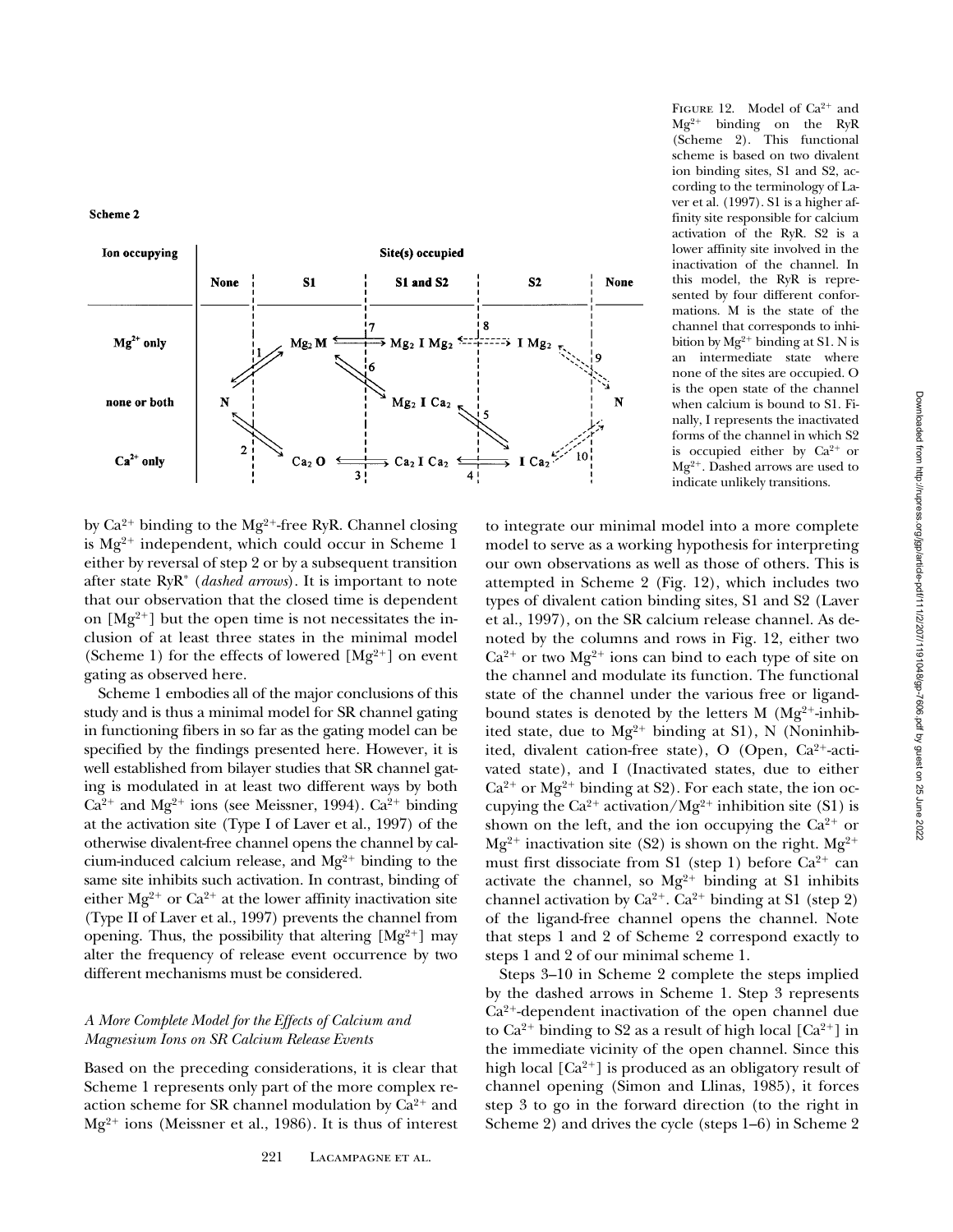in the forward (counterclockwise) direction. The high local  $[Ca^{2+}]$  in the vicinity of  $Ca<sub>2</sub>O$  also effectively eliminates the likelihood of attaining the state  $Ca<sub>2</sub>OMg<sub>2</sub>$ , which is thus not included in Scheme 2. The remaining states and transitions in Scheme 2 basically correspond to the states evaluated recently by Laver et al. (1997) in terms of  $Mg^{2+}$  inhibition of Ca<sup>2+</sup> activation of the channel by binding at site 1 and inactivation of the channel by the action of  $Mg^{2+}$  or  $Ca^{2+}$  binding at site 2, where both ions have the same effect. Steps 8 and 9 of Scheme 2 are represented by dashed arrows to indicate that  $Mg^{2+}$  occupancy of the lower affinity site (S2) without occupancy of the higher affinity site (S1) would be unlikely. Note that despite its apparent complexity, Scheme 2 is itself a simplified version of a possibly more complete scheme that might include single and mixed ion occupancy of each class of site as well as details of the kinetic rate constants between states and time courses of local changes in ion concentrations.

In resting intact muscle fibers, the myoplasmic free [Mg<sup>2+</sup>] is  $\sim$ 1 mM and the myoplasmic [Ca<sup>2+</sup>] is  $\sim$ 0.1  $\mu$ M. Under these conditions, the lower affinity Ca<sup>2+</sup> or  $Mg^{2+}$  binding sites (S2), which mediate Ca<sup>2+</sup> or Mg<sup>2+</sup> inactivation of the SR calcium release channel, and which have similar  $Ca^{2+}$  and  $Mg^{2+}$  dissociation constants in the millimolar range (Meissner, 1994), would be more than half free of divalent cations. Thus, an appreciable fraction of the SR calcium release channels would not be in the  $Ca^{2+}$  or  $Mg^{2+}$  inactivated state in a resting fiber. In contrast, the higher affinity sites (S1), which mediate  $Ca^{2+}$  activation of the channels by calcium-induced calcium release (CICR), and at which  $Mg^{2+}$  inhibits this activation, would be largely occupied by  $Mg^{2+}$  and thereby inhibited from binding  $Ca^{2+}$  and opening the channel. Such  $Mg^{2+}$  inhibition in a resting fiber would be consistent with the low frequency of spontaneous events observed in polarized voltage clamped fibers (Klein et al., 1996; Lacampagne et al., 1996) or in fully depolarized, notched fibers (present results). In bilayers, the mean single channel open-time decreases in the presence of millimolar  $Mg^{2+}$  due to the  $Mg^{2+}$ binding at S2 causing channel inactivation, whereas  $Mg^{2+}$  binding at S1 does not decrease channel open time (Laver et al., 1997). The constancy of event rise times observed here in muscle fibers exposed to various myoplasmic  $[Mg^{2+}]$  would thus be consistent with  $Mg^{2+}$ binding at site 1 in our experiments. If activation of the voltage sensors were to decrease the  $Mg^{2+}$  affinity of these sites according to the ideas of Lamb and Stephenson (1991), then  $Mg^{2+}$  inhibition in resting fibers might be overcome by voltage sensor activation.

#### *Calcium Activation of Channel Activity in Reduced [Mg<sup>2+</sup>]*

In the present paper, we have attributed the increase in event frequency in decreased  $[Mg^{2+}]$  to decreased  $Mg^{2+}$  inhibition of Ca<sup>2+</sup> activation of the channel (Scheme 2, step *2*) by CICR. We have also previously suggested that relatively larger events could be produced if the high local  $[Ca^{2+}]$  resulting from one open channel could activate one or more neighboring channels by CICR (Klein et al., 1996). The original suggestion that activation of neighboring channels by CICR could give rise to larger amplitude events was related to the possible activation of alternate channels not coupled to voltage sensors (Block et al., 1988) by calcium efflux from neighboring channels that are directly activated by voltage sensors. It might also be anticipated that the increased spontaneous event frequency observed here in decreased  $[Mg^{2+}]$  would be accompanied by an increase in the mean event amplitudes due to increased activation of neighboring channels by CICR. However, an increase in event amplitudes in decreased  $[Mg^{2+}]$  was clearly not observed in these experiments.

One possible interpretation of the observed lack of effect of  $[Mg^{2+}]$  on the event amplitudes might be that over the range of  $[Mg^{2+}]$  used and under the conditions of these experiments the probability that a channel was free of  $Mg^{2+}$  was very low, even at the lowest  $[Mg^{2+}]$  studied, so the probability of two neighboring channels being free of magnesium at the same time was negligible. Thus, even though the probability of channel opening increased with decreasing  $[Mg^{2+}]$ , there would have been an insignificant probability that a channel neighboring the open channel would be  $Mg^{2+}$ -free at the same time. In that case, there would be no increase in probability that a single open channel would activate its neighbor as  $[Mg^{2+}]$  was decreased, and the event amplitudes would be independent of  $[Mg^{2+}]$  as observed, even though the open channel was activated by CICR after dissociation of  $Mg^{2+}$  from the channel.

An alternative interpretation of the  $[Mg^{2+}]$  independence of the event amplitudes might be that each detected event consists of the opening of not a single channel, but of all of the contiguous channels within a region of close junctional apposition of the TT and SR ( $\sim$ 30–40 channels; Protasi, F., and C. Franzini-Armstrong, personal communication). Such entire unit activation could conceivably be achieved by propagation of calcium-induced calcium release (Stern et al., 1997). In this case, each discrete event would already be maximal after the spontaneous opening of any one of the channels within the coupling unit, and the amplitude of events would again be independent of  $[Mg^{2+}]$  as observed. Thus, two extreme alternative possibilities, either no recruitment of additional channels or full recruitment of all channels in a coupling unit, might in principal account for the  $[Mg^{2+}]$  independence of the event amplitudes observed here. However, the implications of these two alternatives for the interpretation of the single events are very different. In one case, each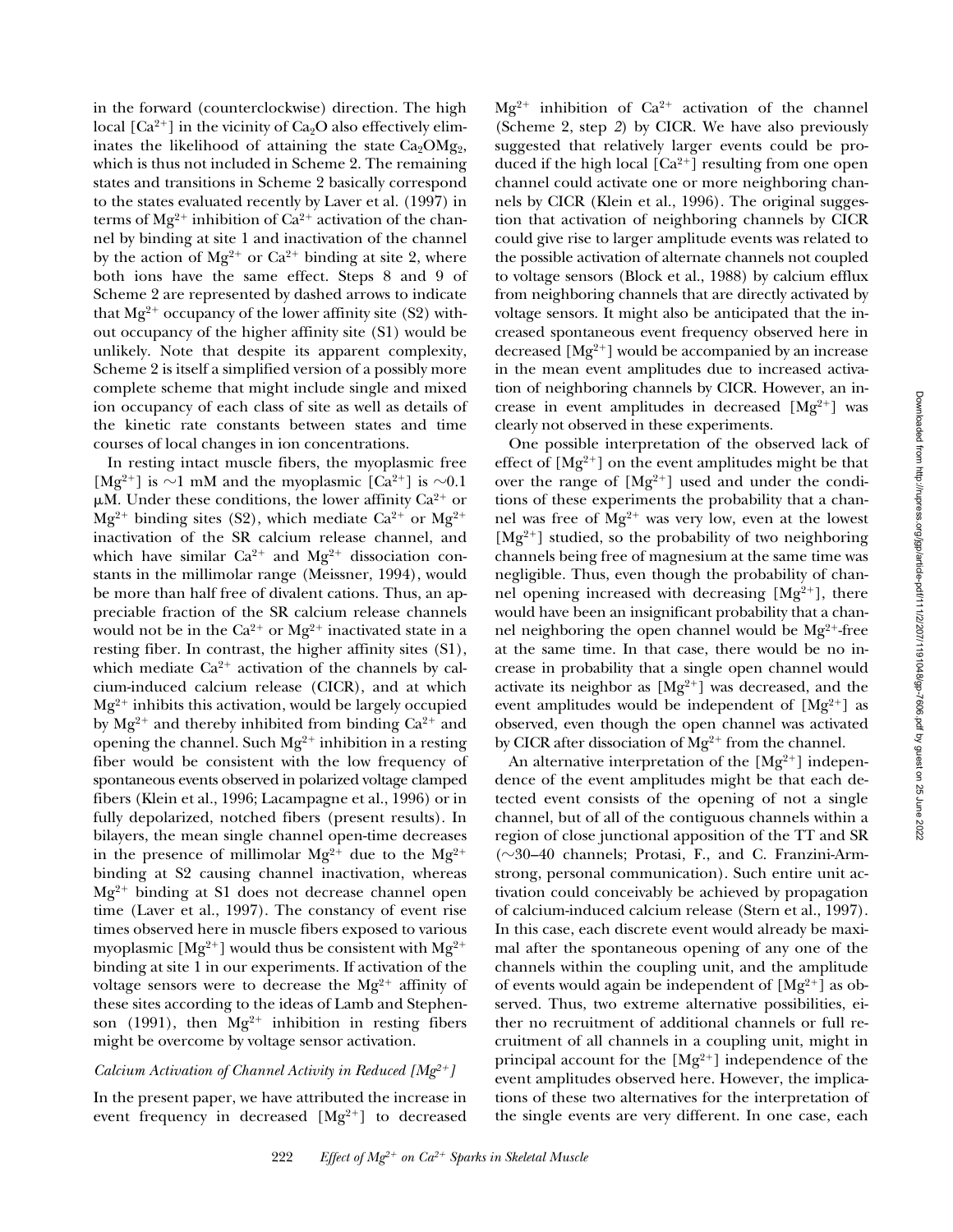event would be generated by the calcium efflux via a single channel, whereas in the other case each event would be generated by the total calcium efflux via the 30–40 channels comprising the TT to SR coupling units in frog twitch fibers. In terms of Scheme 2, activation of all channels in the coupling unit would imply a high probability that  $Mg^{2+}$  would dissociate from site S1 of all channels within the event rise time in order for each channel to be activated by the high local  $[Ca^{2+}]$  from the neighboring channels. However, since S1 has a relatively high affinity for  $Mg^{2+}$ , it might be expected that the rate of  $Mg^{2+}$  dissociation from S1 might not be fast enough for the sites to be freed of  $Mg^{2+}$  within the event rise time of  $\sim$ 6 ms. In that case, full activation of all channels in a coupling unit in each event would be a less likely alternative.

# *Other Implications of the Model for*  $Mg^{2+}$  *and*  $Ca^{2+}$  *Control of SR Calcium Release Events*

In general, repeated events at the same triad are relatively rare at low event rates, indicating that repeated openings of a given unit are unlikely. This would be accounted for in Scheme 2 by having the dissociation rate of  $Ca^{2+}$  faster from S1 (step 4, forward) than from S2 of  $Ca<sub>2</sub>ICa<sub>2</sub>$ (step 3, reverse) and by having the binding of  $Mg^{2+}$  to ICa<sub>2</sub> (step 5, forward) be faster than Ca<sup>2+</sup> dissociation from  $\text{ICa}_2$  (Step 10). However, if some property of the RyR were altered such that either of these conditions were reversed, then multiple reopenings of the same release unit could occur, as we have occasionally observed (high value in Fig  $2$   $B$ ; see RESULTS).

The individual release events activated by lowering myoplasmic  $[Mg^{2+}]$  in the present paper are very similar in rise time and amplitude to the release events observed during depolarization of partially reprimed voltage clamped fibers studied with the same confocal system as used in the present experiments (Lacampagne et al., 1996; Klein et al., 1997). This similarity could be accounted for if voltage sensor activation promoted dissociation of  $Mg^{2+}$  (Lamb and Stephenson, 1991) from the  $Mg^{2+}$ -inhibited state Mg<sub>2</sub>M. In that case, the actual steps in channel opening and inactivation would be identical for events activated by the voltage sensors or by lowering  $[Mg^{2+}]$ , consistent with the experimentally observed similarity of voltage- and ligand-activated events. Note, however, that if every opened channel closed by the same  $(Ca<sup>2+</sup> dependent)$  inactivation mechanism, independent of the opening mechanism, the event duration and ampli-

tude could also be the same for voltage- and ligandactivated events, even if the two activation mechanisms involved different reaction steps for channel opening.

## *Notched Fiber Preparation for Recording Ligand-modulated Ca2*1 *Release Events*

The notched fiber preparation provides a convenient tool for studying ligand modulation of SR  $Ca<sup>2+</sup>$  release events. This preparation was first used in a previous study for measuring the  $Ca^{2+}$  dependence of spark frequency (Klein et al., 1996) and is described in more detail in the present article. We have improved the optical conditions for recording calcium sparks by mechanically clamping the notched fibers directly against the glass coverslip floor of the chamber, thereby avoiding the Vaseline used previously to anchor the fiber in the chamber. This provided a clearer optical path, lower background fluorescence, improved spark resolution, and, consequently, greater values of  $\Delta F/F$  of calcium sparks than in our initial report (Klein et al., 1996). The notches in the membrane provide a path for diffusion of solutes from the bath to nearby regions of the cytoplasmic compartment of the fiber where the sarcomeric structure was not disturbed and from which our measurements were made. The presence of the notches also eliminates the transmembrane potential, which should induce full inactivation of the voltage sensors normally involved in the activation of calcium release by depolarization (see Schneider, 1994, for references). Furthermore, the addition of nifedipine, which inactivates the voltage sensors, did not alter the frequency of SR calcium release events, indicating that the voltage sensors were in fact fully inactivated. However, it is important to note that in the present experiments we cannot distinguish between events initiated by the opening of SR channels that may be coupled or not coupled to the TT voltage sensors (Block et al., 1988). In contrast to vesicle or bilayer studies, in notched fibers the activity of RyR calcium release channels can be studied while maintaining the basic integrity of the fiber and of the modulation system for controlling the release channels. However, under standard conditions, the frequency of events is extremely low. It is thus of interest to consider notched fibers exposed to decreased  $[Mg^{2+}]$  solutions as a possible tool for future pharmacological studies since the increase in event frequency induced by the removal of magnesium ions does not affect individual spark properties.

*Original version received 13 August 1997 and accepted version received 24 November 1997.*

We thank Naima Carter and Mark Chang for technical assistance, Gabe Sinclair and Walt Knapic for customization of optical and mechanical apparatus, and Ken Bagley for participating in some of the experiments.

This work was supported by research grants from the National Institutes of Health (R01-NS23346 to M.F. Schneider and R01-AR44197 to M.G. Klein), and by funds from the University of Maryland School of Medicine and the University of Maryland Graduate School, Baltimore, MD. A. Lacampagne was partially supported by le Conseil Régional du Centre, France, and by the Melzer Foundation.